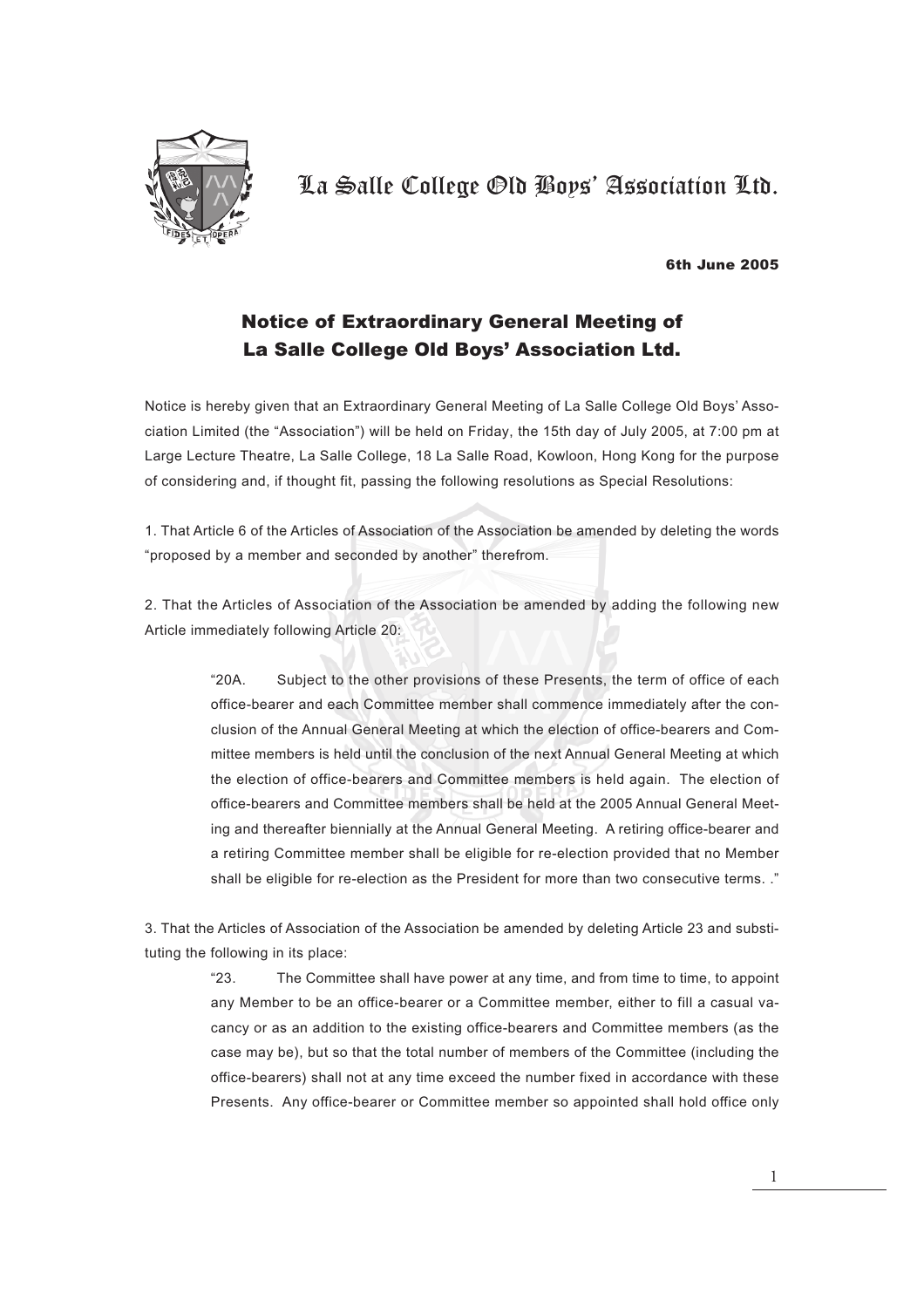

until the next election of office-bearers and Committee members at the Annual General Meeting."

4. That the Articles of Association of the Association be amended by adding the following new Article immediately following the new Article 23:

> "23A. The Association may by ordinary resolution appoint another Member in place of an office-bearer or a Committee member removed from office in accordance with the Ordinance. Without prejudice to the powers of the Committee under Article 23, the Association in general meeting may appoint any Member to be an office-bearer or a Committee member either to fill a casual vacancy or as an addition to the existing officebearers and Committee members (as the case may be), but so that the total number of members of the Committee (including the office-bearers) shall not at any time exceed the number fixed in accordance with these Presents. Any office-bearer or Committee member so appointed shall hold office only until the next election of office-bearers and Committee members at the Annual General Meeting."

5. That the Articles of Association of the Association be amended by deleting Article 43 and substituting the following in its place:

> "43. The office-bearers and the Committee members shall be elected at the 2005 Annual General Meeting and thereafter biennially at the Annual General Meeting from the Members. A candidate for election must be proposed by one and seconded by another Member and the nomination shall be received by the Returning Officer not less than seven days before the Annual General Meeting at which the election is held. Every Member present at the meeting shall be entitled to vote for as many candidates as there are vacancies to be filled. Candidates up to the number of vacancies who shall receive most votes shall be declared elected and in the case of two or more candidates receiving an equal number of votes, a second or subsequent ballots shall be held until a candidate receives most votes."

> > Dated the 6th day of June 2005. By Order of the Committee

> > > Constantine Au (1987) Hon. Secretary

2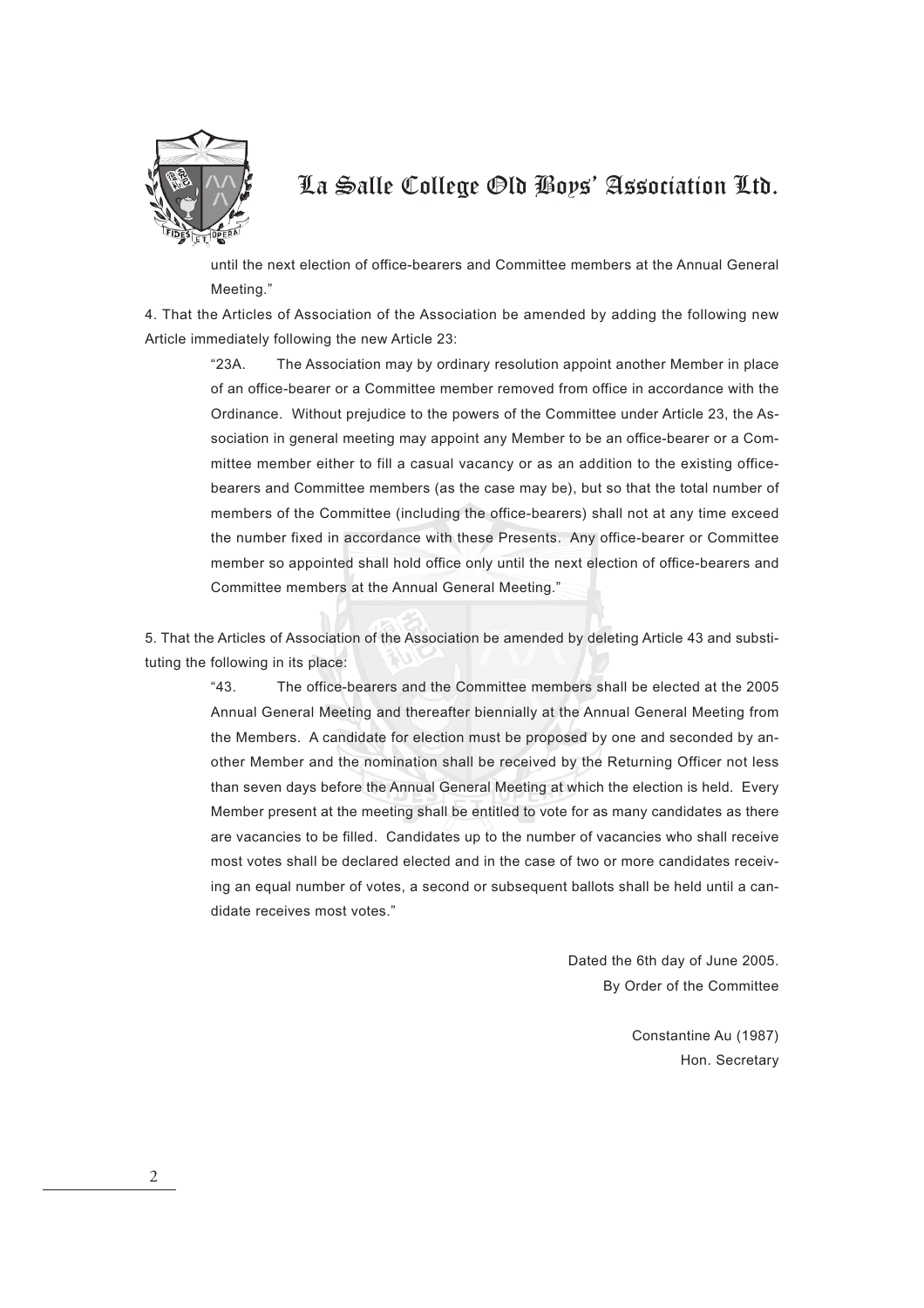

#### 6th June 2005

### Notice of Annual General Meeting of La Salle College Old Boys' Association Ltd.

Notice is hereby given under Section 40 of the Association's Articles that an Annual General Meeting of the Association will be held on 15th July 2005 at 7:30 p.m. at La Salle College, 18 La Salle Road, Kowloon, Hong Kong for the following purposes:

- (1) To receive and consider the President's Report;
- (2) To receive and consider the Hon. Treasurer's Report and Statement of Accounts;
- (3) To elect the following office-bearers and members of the Committee for 2005-2006 (2007)\*.
	- (a) President
	- (b) Vice President
	- (c) Hon. Secretary
	- (d) Hon. Treasurer
	- (e) 12 Members of the Committee
- (4) To appoint an Auditor for the ensuing year;
- (5) To transact any other business.

Members' attention is drawn to Article 43 & Article 48 of the Association, which are reproduced below:-

"43. The office-bearers and the Committee Members shall be elected at Annual General Meeting from the members of the Association. A candidate for election must be proposed by one and seconded by another member and the nomination shall be received by the Returning Officer not less than two clear days before the Annual General Meeting. Every member of the Association present at the meeting shall be entitled to vote for as many candidates as there are vacancies to be filled. Candidates up to the number of vacancies who shall receive most votes shall be declared elected and in the case of two or more candidates receiving an equal number of votes, a second and subsequent ballots shall be held until a candidate receives most votes."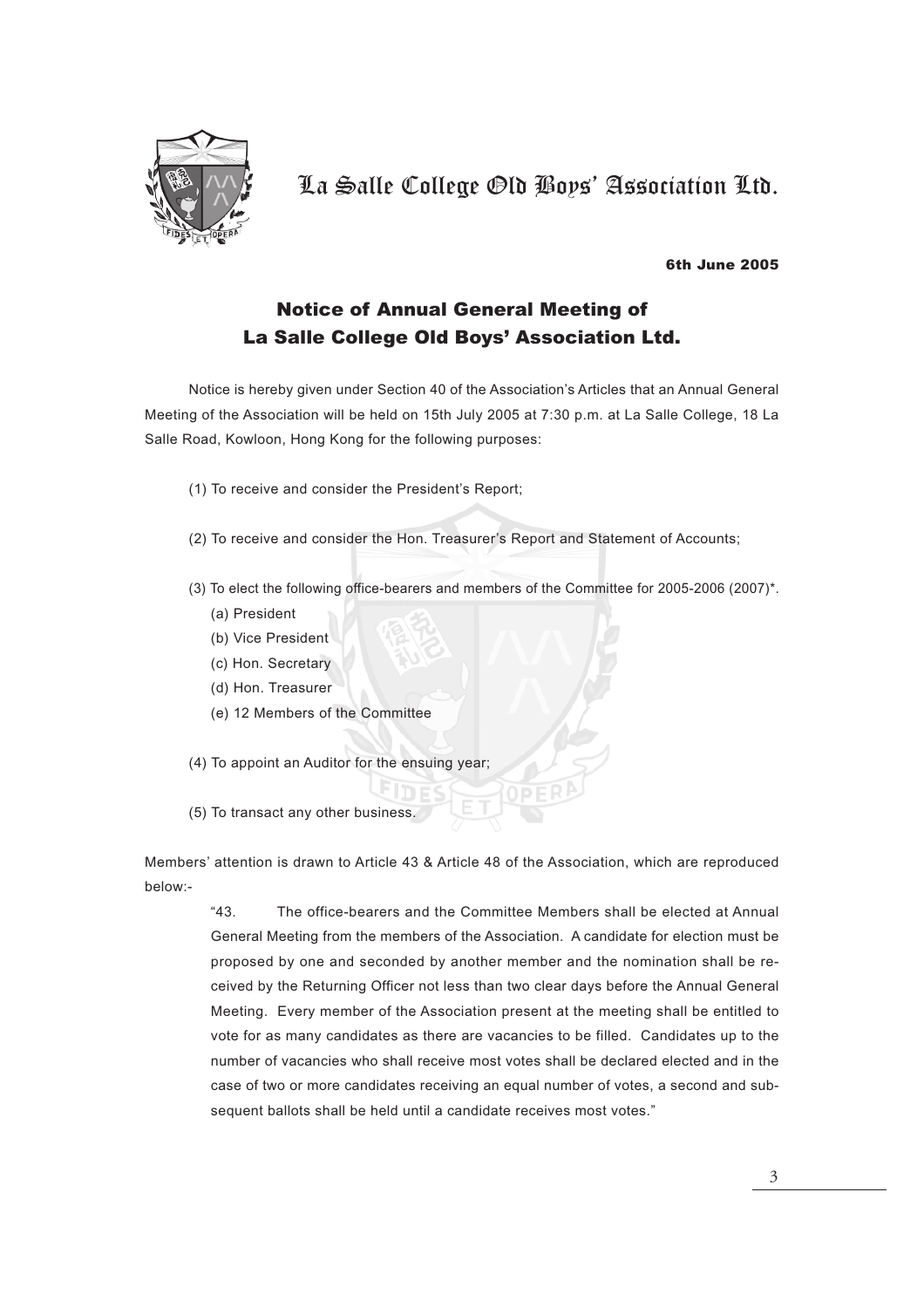

"48. If within half an hour from the time appointed for the meeting a quorum is not present, the meeting if convened upon the request of Members, shall be dissolved, in any other case it shall stand adjourned to the same day in the next week at the same time and place, and if at the adjourned meeting a quorum is not present all Members present who are entitled to vote thereat shall be a quorum."

Any member who wishes to stand for election at the Annual General Meeting should complete the nomination form attached to this notice and return it to the Returning Officer on or before 12th July 2005. Members are also reminded to bring their membership cards to the Annual General Meeting to facilitate the conduct of business.

The Association has received a Special Notice pursuant to Section 132(1) of the Companies Ordinance, proposing the re-appointment of CWCC, CPA as auditors of the Association to hold office until the conclusion of the next Annual General Meeting.

> Constantine Au (1987) Hon. Secretary

Note: In the event that Item 2, concerning Tenure of Committee, of the resolutions is passed at the EGM on 15th July 2005, the duration of office of the Committee will become 2 years, i.e. 2005-2007.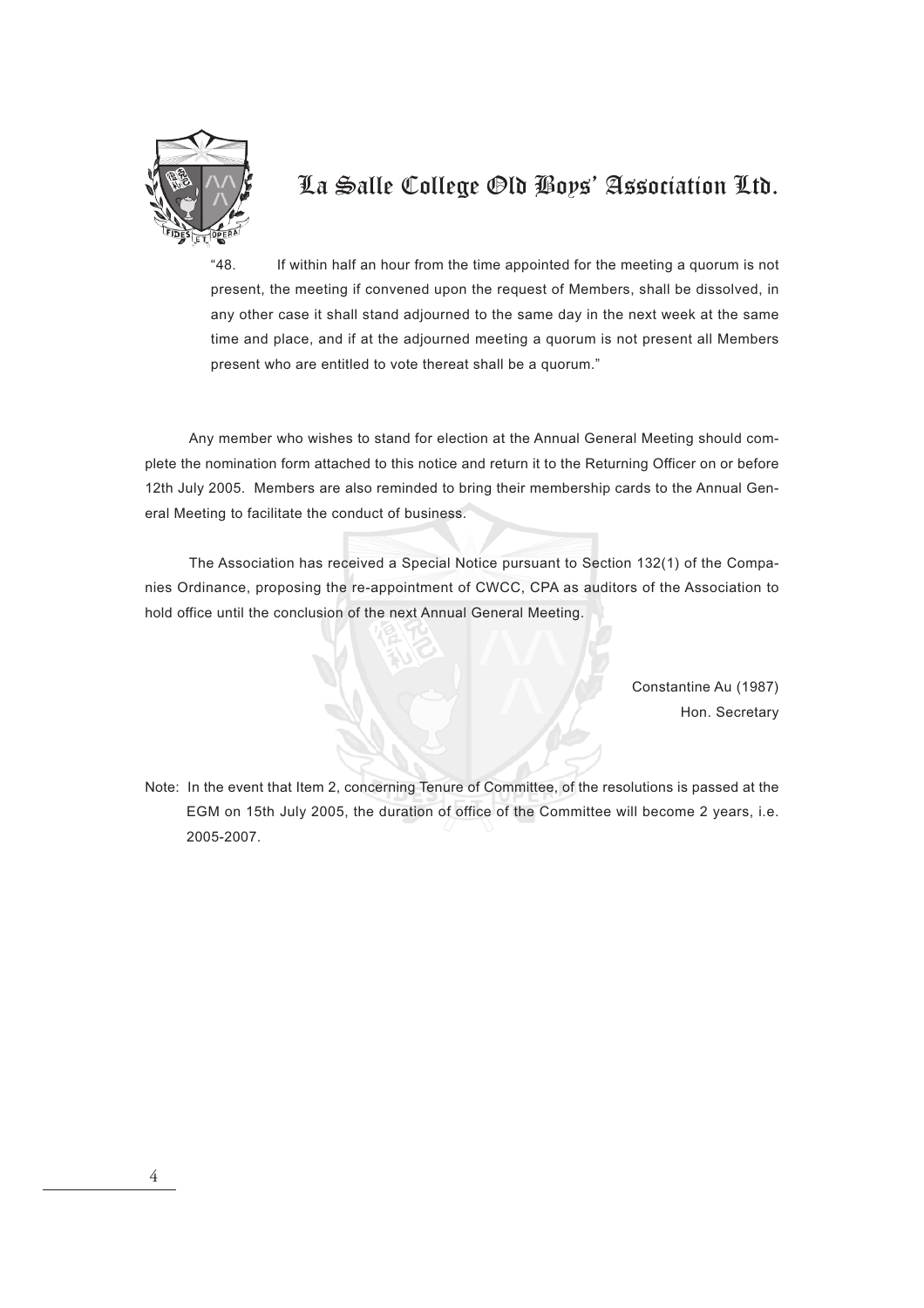

### Message from the President of the LSCOBA

It was indeed a stormy start as the President of LSCOBA due to the sudden visit of tropical cyclone. However, the adventure that followed surely made the wait worthwhile. My term was full of excitement and surprises.

The visit of the North America old boy community with Brother Thomas, the well attended and highly entertaining social events, the capture of the Overall Championship in the Christian Brothers' Cup, the launching of our own credit card, the new online membership update service, the ever packed school events and student activities, the reunion and anniversary of classes and the constitution review were among the highlights.

Not all were happy moments as we also went through grief and sorrow through a number of memorial Masses. With all the tests and challenges of the year, the strength and nobility of Lasallians once again prevailed as we all united in one heart to raise funds for the school improvement project and the Tsunami victims.

The history of La Salle College has entered a new frontier. This is the first year we have an old boy, Dr. Paul Lau, as the Principal of the school. There are only a few generations of Lasallians called to witness a monumental change in time; let us not shy away from this heavy load, we should welcome it. Every one of us is asked to join our new Principal to carry on our honor and duty as a true Lasallian into the 21st Century and far beyond.

The greatest gift I received as the President is your friendship. Every single person in my committee has given me more than I can ask for. I sincerely thank everyone who has supported me without reservation and stood by me in good and in hard times. Your support has encouraged me to go on even in my darkest hour. You are there to steer me away from danger, to lend a hand when the need is there, to join me for a right cause, to listen but never afraid to search for the truth. Together, we are starting a task that will outlive our own generation. Let us now begin a major effort to secure the best for our younger brothers.

May I share with you one of the principles upon which the brotherhood of man and the fatherhood of God can be established - "The rendering of useful service is the common duty of mankind and that only in the purifying fire of sacrifice is the dross of selfishness consumed and the greatness of the human soul set free."

> Yours truly, Dr. Bernard Kong (1976) President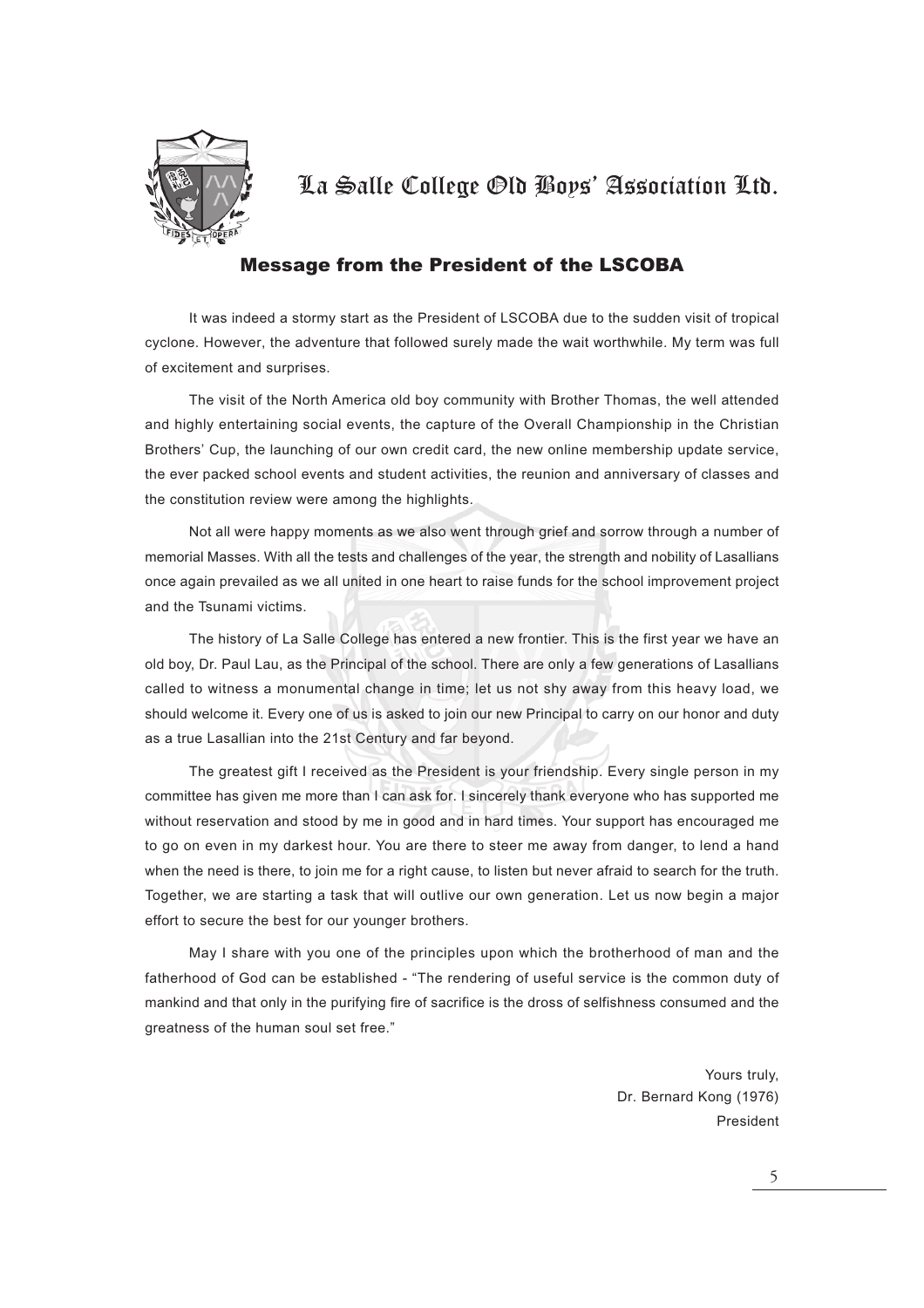

Ms. Fanny Leung c/o La Salle College 18 La Salle Road Kowloon

Date:

Dear Fanny,

#### LSCOBA - AGM Buffet Dinner, Friday, 15th July 2005

I wish to attend the AGM Dinner and enclose a cheque in favour of **La Salle College Old Boys'**

| <b>Association Ltd. for \$</b>                           | (\$150 per person) being payment for | $person(s)$ . |
|----------------------------------------------------------|--------------------------------------|---------------|
| Name                                                     | Membership No                        |               |
| Address                                                  |                                      |               |
| Contact number                                           | Email                                |               |
| The Returning Officer of LSCOBA,<br>c/o La Salle College |                                      | Date:         |

18, La Salle Road

Kowloon

Dear Sir,

Nomination for 2005-2006 (2007)\* Committee of LSCOBA

We wish to nominate and second Mr. President/Vice-President/Hon. Secretary/Hon. Treasurer/ a Committee Member of the 2005-2006 (2007)\* Committee of the La Salle College Old Boys' Association Ltd.

| Signature                 | Signature                |
|---------------------------|--------------------------|
| Nominator (Membership no. | Seconder (Membership No. |
| Name                      | Name                     |

**Consent by Nominee:** I confirm that I am prepared to accept the nomination as stated above.

| Signature of Nominee: |          |
|-----------------------|----------|
| (Membership No.:      | HKID No: |
| Contact number:       | Email:   |

**Note:** In the event that Item 2, concerning Tenure of Committee, of the resolutions is passed at the EGM on 15th July 2005, the duration of office of the Committee will become 2 years, i.e. 2005-2007.

*(Members can photocopy this page and fill in the relevant information.)*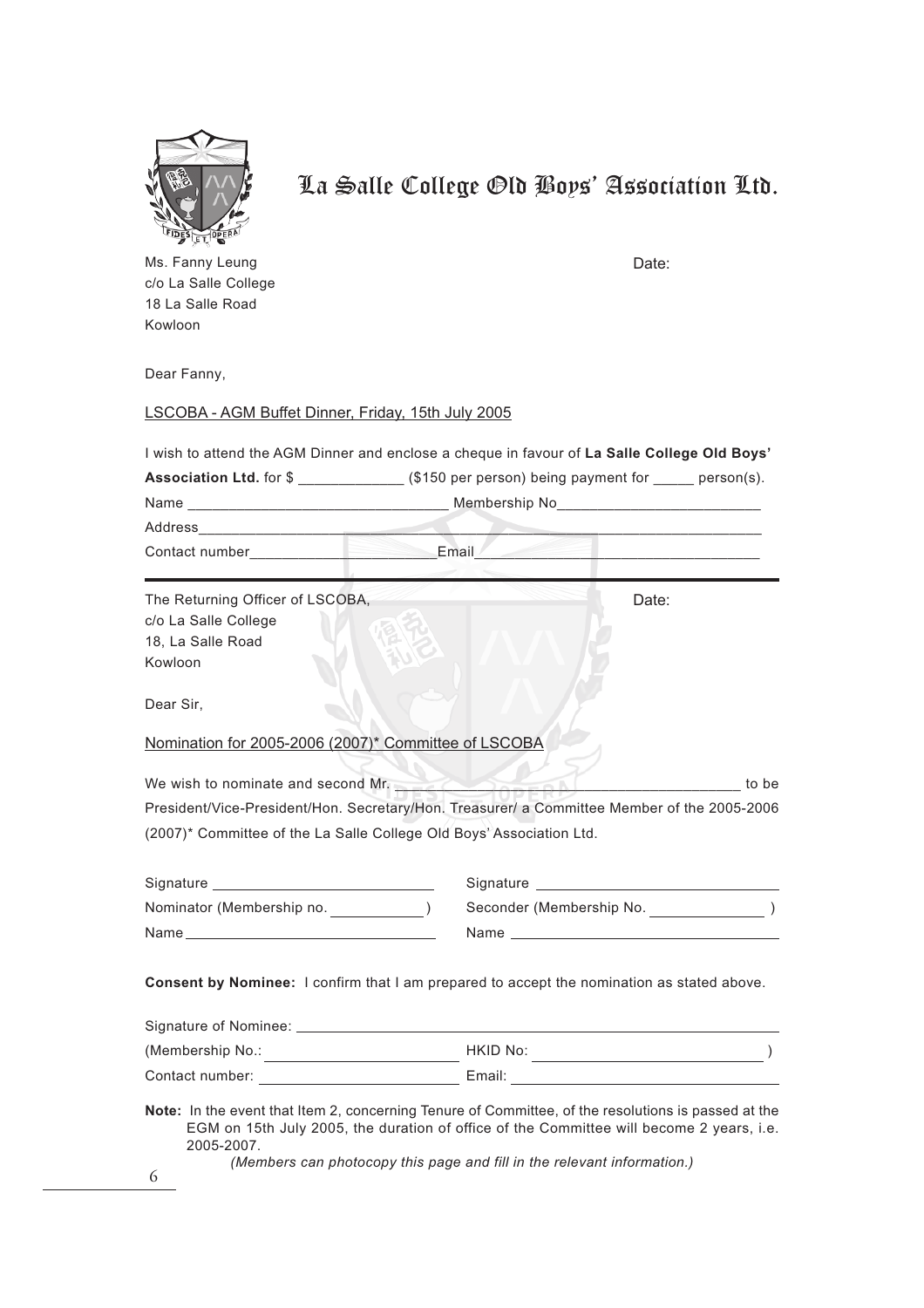

### La Salle College Old Boys' Association Ltd. Annual Report 2004-2005

The Committee

The AGM 2004 was first scheduled on 16th July 2004 but a quorum was not formed on that date as typhoon signal No.3 & 8 were hoisted. The AGM 2004 was rescheduled to and held on 23rd July 2004. Office Bearers and Committee Members for the year 2004-2005 were duly elected.

| President                 | Dr. Bernard Kong (1976)   |
|---------------------------|---------------------------|
| Vice President            | Mr. Lawrence Ng (1977)    |
| <b>Honorary Secretary</b> | Dr. Constantine Au (1987) |
| <b>Honorary Treasurer</b> | Mr. Henry Chan (1970)     |
| Immediate Past President  | Dr. Robert Yuen (1971)    |
|                           |                           |
| Committee Members:        |                           |
| Mr. Peter Chiu (1962)     | Dr. Louis Law (1970)      |
| Mr. Paul Wong (1976)      | Mr. Peter Kam (1977)      |
| Mr. Chan Kwong Fat (1980) | Mr. Willie Wong (1984)    |
| Mr. Roger Lee (1985)      | Mr. Clement Chan (1987)   |
| Mr. Stephen Cheung (1987) | Mr. Henry Nip (1988)      |
| Mr. Herman Bo (1989)      | Mr. Derek Lin (2001)      |
|                           |                           |
| <b>Honorary Auditor</b>   | CWCC. CPA                 |

### Major Events and Activities in 2004-2005

*Certain events were held before the AGM 2004 but were not included in the Annual Report of 2003-04. Hence, they were reported in this report.*

#### 1. Admission of New Members

A total of 230 new members were admitted this year. Among these 230 new members, 78 were adults while 152 were students or new graduates of LSC. To date, the total number of members is 5,236.

- 2. Alumni Development [Convenor: Louis Law (1970)]
	- **i. Professional Network:**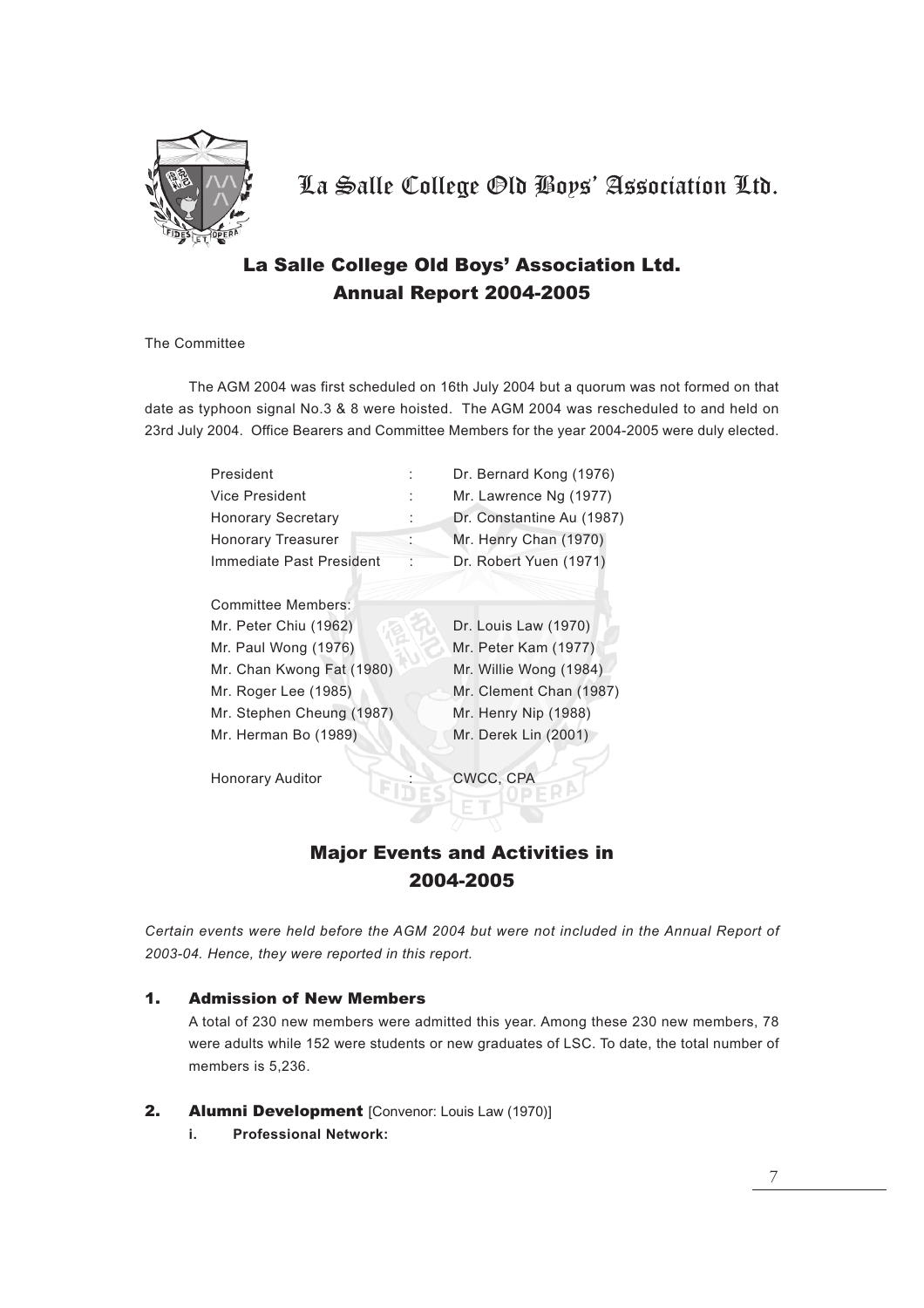

#### **a. Youth Group Interview Workshop by Lawrence Ng (1977)**

The Workshop was held on 24th July 2004 and Lawrence spent a whole afternoon helping young members to prepare for job interviews.

**b. Healthcare group:** the gathering was held on 10th November 2004 with an excellent attendance of over 30 old boy doctors and medical students. Dr. Geoffrey Lieu (1967) and Dr. Samuel Kwok (1976) shared their view on healthcare system to the group.

The Healthcare group set up three healthcare booths at the Family Fun Day of LSC on 10th April 2005.

**c. Finance, Banking, Investment & Accounting Network and Real Estate Professional Group:** a joint gathering was held on 26th November 2004.

All participants enjoyed the talks by Tony Tsui (1970) and Edmund Lau (1969)

- **d. Gathering of University Student Network:** a gathering was held on 11th Sept 2004.
- **e. Gathering of the Disciplinary Group** 22nd January 2005 Bro Thomas, Dr Paul Lau, President Bernard Kong and Louis Law attended a dinner gathering with about 20 odds old boy police officers at the Police Headquarters, Arsenal Street.

#### **ii. Class Reunion**

**a. Class 1966 Reunion** - 13th November 2004

With the help of LSCOBA, the Class of 1966 & their families held a BBQ reunion in LSC and sponsored the kick-off of LSC's Peer Counseling Scheme of the year.

- **b. Class of 1964 40th Anniversary Reunion** 18th December 2004 LSCOBA welcomed the home coming of the Class 1964 in school with a presentation of LSCOBA's work. The president was invited to join their reunion dinner at HKCEC.
- **c. Class of 1985 20th Anniversary** 11th March 2005 [PIC: Roger Lee (1985)] The Class of 1985 celebrated their 20th Anniversary in the LSCOBA Spring Dinner of 2005. More than three tables of 85'ers gathered in the event.
- **d. Class of 1970 35th Anniversary** 11th March 2005 It was held at LSC's Gymnasium Gallery and attended by 50 classmates. Money was raised for the Class 1970 Scholarship Fund on the occasion.
- **e. Classes of the 1950's Reunion** 13th April 2005 14 senior old boys of the 1950's gathered at the Chinese Creation Club for a most enjoyable reunion dinner. The President and Vice President attended on behalf of the LSCOBA.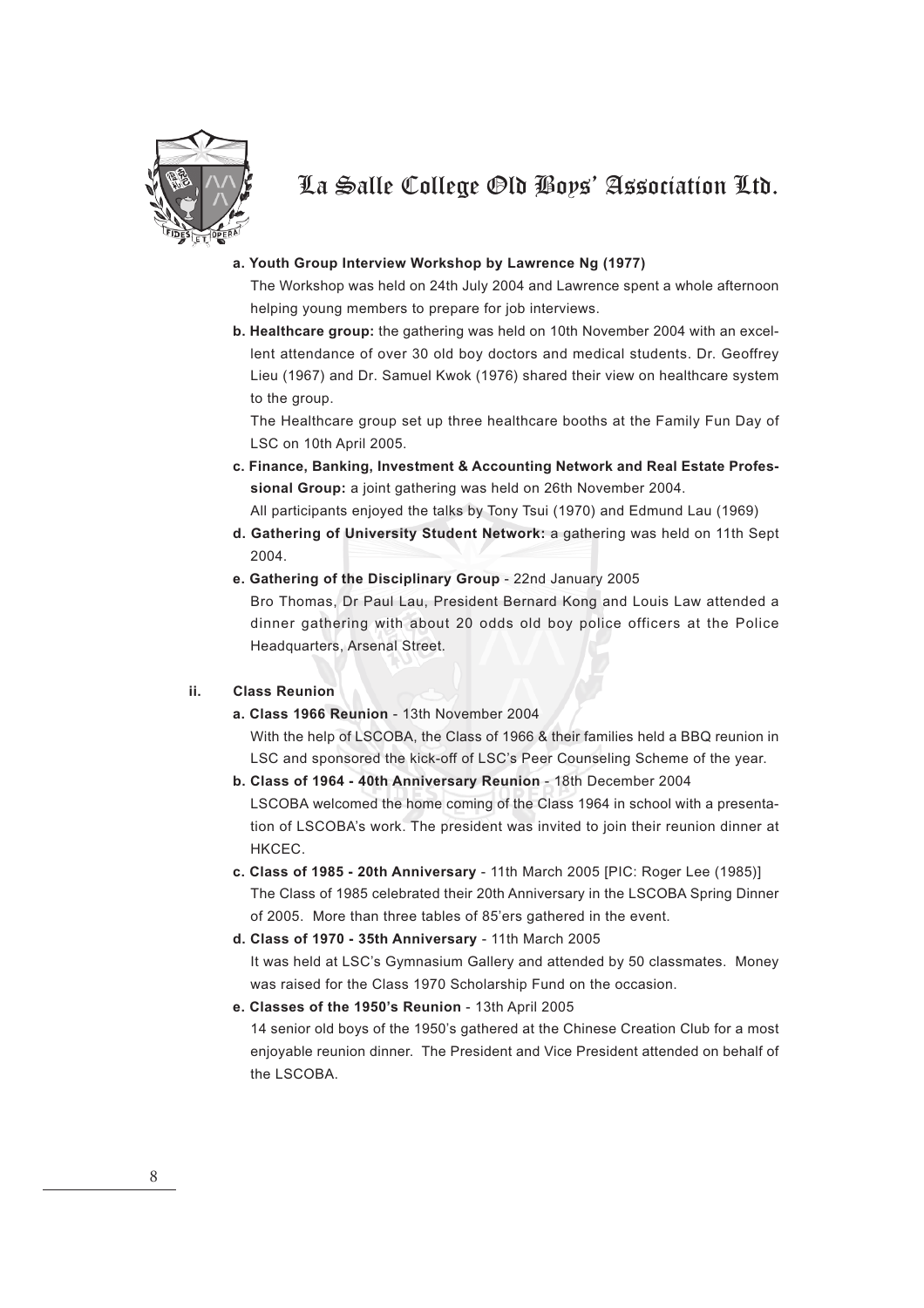

#### **iii. Web Page**

The Subcommittee commissioned the web team to construct web pages for PND groups for a better communication among group members.

### **3. Communication** [Convenor: Paul Wong (1976) / Stephen Cheung (1987)]

i. **Newsletter** [Co-ordinators: Clement Chan (1987) & Derek Lin (2001)] Four issues were released in October 2004, January 2005, April 2005 and June 2005. Over half of the active members chose to receive the electronic copies from the June issue onwards. A lot of resources would be saved.

#### ii. **Email Forwarding Service** [PIC: Webteam]

The email forwarding service was launched on 1st October 2004. Each registered member of the LSCOBA (HK) could apply for the service free of charge. To date, over 700 members applied for the service.

#### 4. Constitutional Review [Convenor: Lester Huang (1977)]

A survey was sent in June 2004 to all members for collection of opinions on different issues of the LSCOBA. 79 responses were received before the cut-off date of 16th August 2004. The Working Party submitted in March 2005 their Report and Recommendations, which were published and sent to all members in April 2005. An EGM would be held on 15th July 2005 for members to consider and vote for the proposed Constitutional Amendment.

#### 5. Credit Card [Convenor: Roger Lee (1985)]

The LSCOBA Visa card was officially launched on 3rd December 2004 at the Christmas Ball. To date, about 500 old boys and friends applied for the card. For each successful application, Wing Hang Bank would award LSCOBA \$150. For each transaction, a portion would be rebated to LSCOBA. Cardholders can also participate in the Monthly Pledge. The funds generated from the program would be held separately from the main LSCOBA accounts and would be used to sponsor student activities and school events.

#### **6.** Financial Affairs [Hon. Treasurer: Henry Chan (1970)]

- i. LSCOBA request organizers of all events to prepare budgets, which must first be reviewed and approved by the Financial Subcommittee, before event implementation.
- ii. A committee member was appointed as Event Controller for major events to monitor the income and expenditure.

#### 7. Heritage [Convenor: Peter Kam (1977)]

i. **Memorial mass for Brother Michael Curtin** - 25th November 2004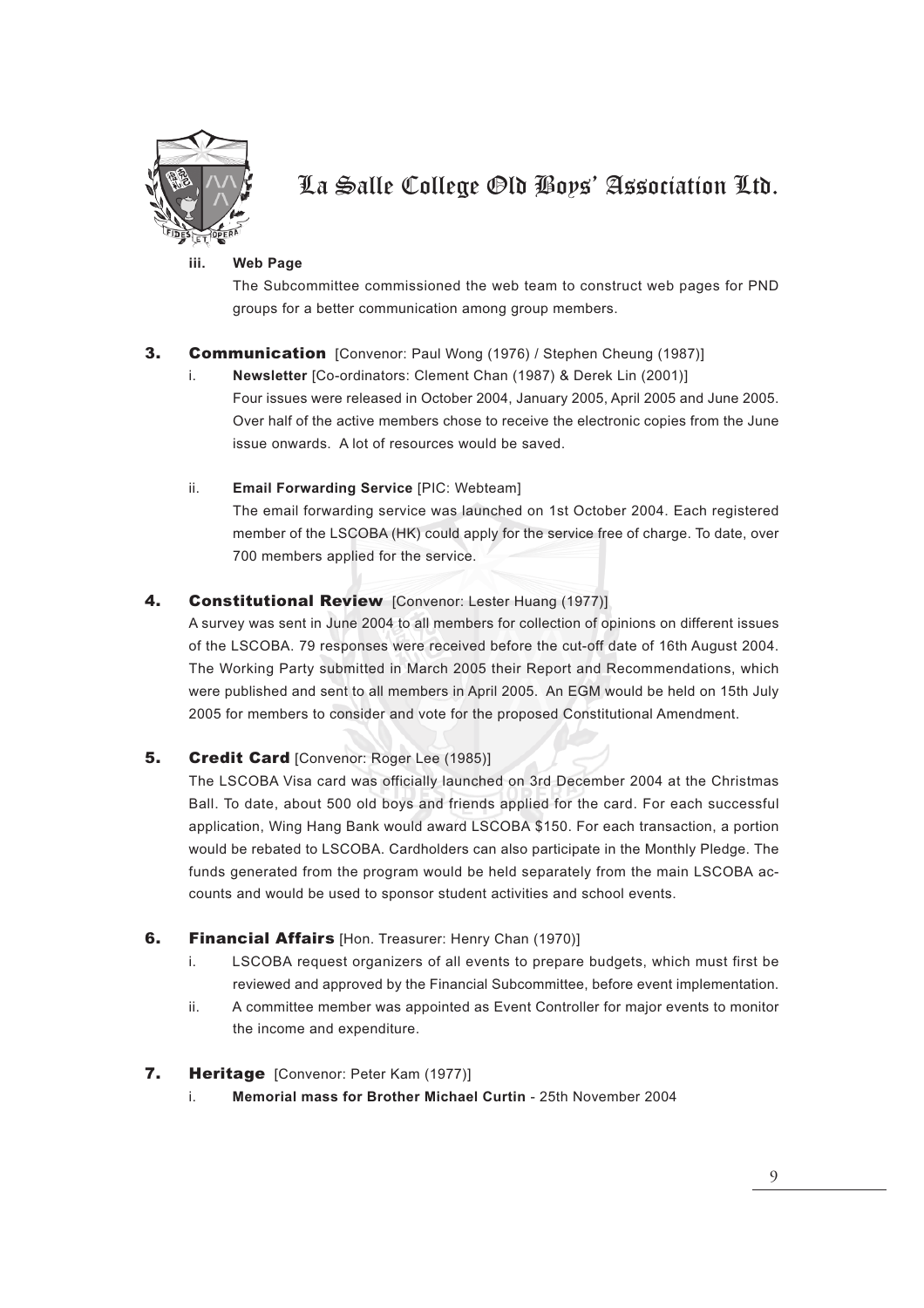

A special mass was held in LSC in memory of Brother Michael.

ii. **Grave-sweeping** - 27th November 2004

Old boys and current students paid homepage to the Christian Brothers buried in Happy Valley.

iii. **Requiem Mass for Dr. James Wong** (黃霑) - 8th December 2004

Our beloved fellow Lasallian Dr. James Wong passed away on 24th November 2004. The requiem mass in LSC was attended by his sons, his younger brother, Brother Thomas, Brother Patrick, Brother Alphonsus, Brother Mark and over 300 old boys and staff in the School Hall. A special Memorial Book with messages from old boys and students all over the world was prepared and presented to Uncle James' family. LSCOBA produced a DVD of the special event.

- iv. **Homecoming Concert** 29th May 2005 [PIC: Peter Kam (1977)] A variety show by old boys, students, parents and guests was held in the school hall.
- 8. Membership Update [Convenor: Constantine Au (1987) & Stephen Cheung (1987)] Many entries in our database were outdated. Hence, LSCOBA took an active role in updating the database file. In October 2004 and January 2005, membership update forms were sent via the newsletters to members. At the same time an online update function was launched in www.lscoba.com. To date, 1,449 members updated their data. It was found that 3 members had double entries and these records were fixed. Only members who had verified or updated their data and opted for the printed copy of the newsletter would receive one. Out of these 1,449 members, 896 chose to receive the electronic copy.

#### 9. Regional Chapters

Active communication with Regional Chapters was made.

i **Visitations of Regional Chapters**

New York Chapter - 25th July 2004 by the President Edmonton Chapter - 2nd August 2004 by the President and the Hon. Secretary Vancouver Chapter - 5th Aug 2004 by the President and the Hon. Secretary SF Chapter - 8th August 2004 by the Hon. Secretary UK Chapter - 14th Sept 2004 by the Hon. Secretary

ii **The Presidents' Summit and North American Soccer Tournament in Toronto** The President and the Hon. Secretary attended the summit on 31st July 2004 and watched the North American Soccer Tournament, hosted by the Toronto Chapter. The next summit and NA Tournament would be hosted by the LA Chapter in July 2005.

#### iii. **The setup of Presidents' Email Group**

An email group was set up for easy communication among the President of LSCOBA and those of the Regional Chapters.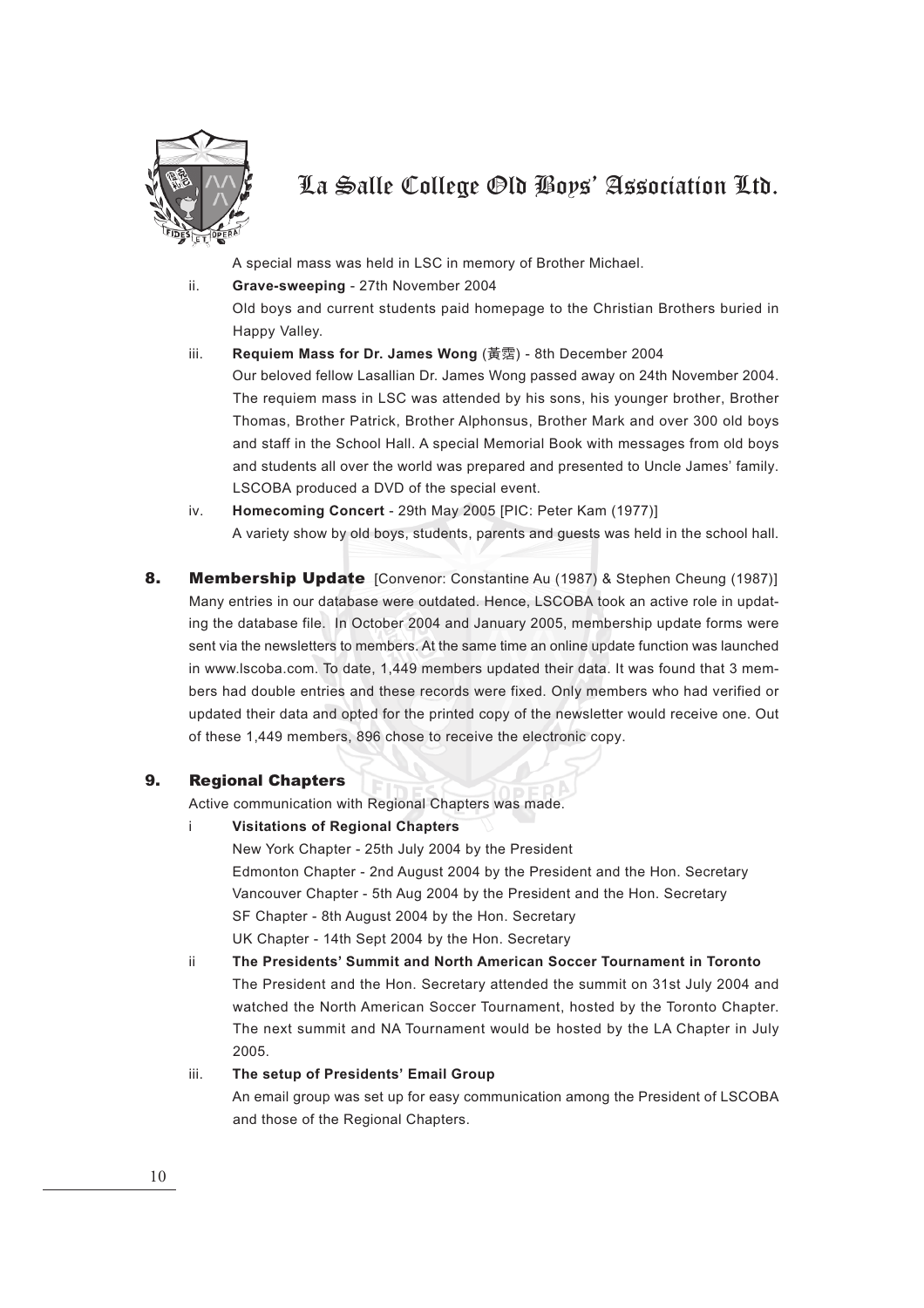

#### 10. Recreation [Convenor: Willie Wong (1984)]

- i. **Dinner with Brother Thomas** 20th August 2004 A dinner was held in honour of Brother Thomas, the tenth principal of LSC.
- ii. **Past President Dinner** 7th September 2004 Past Presidents, current and past committee members plus guests attended the dinner.
- iii. **BBQ for Christian Brothers' Cup** 17th September 2004 A BBQ was held to celebrate LSCOBA's victory in the tournament.
- iv. **Dinner for Tommy Chiu** (1965) 8th October 2004 [PIC: Bernard Kong (1976)] A dinner was held as a token of appreciation to Mr. Tommy Chiu, the Executive Secretary of LSCOBA, for his 21 years of service to LSCOBA.
- v. **Christmas Ball** 3rd December 2004 [PIC: Willie Wong (1984)] The Christmas Ball was held at the Hong Kong Convention & Exhibition Centre and the theme was Nostalgic 60's. It was attended by approximately 350 old boys and guests. This Ball was considered one of the best Christmas Balls ever held. The surplus of the Ball and proceeds of Auctions of the night would be donated to the SIP of LSC.
- vi. **Spring Dinner** 11th March 2005 [PIC: Willie Wong (1984)] A record of 38 tables of old boys and guests gathered in Hoi Choi Seafood Restaurant to celebrate the season of Spring.

### 11. School Improvement Project (SIP) [PIC: Bernard Kong (1976) & Lawrence Ng (1977)]

LSCOBA took an active role in fundraising for the SIP. The project was co-ordinated by La Salle Foundation (LSF). The President and the Vice President were members of the fund raising campaign committee.

#### i. **Pledges to members**

LSCOBA helped sending out pledges to Lasallians and sponsored the envelopes.

#### ii. **Walkathon for SIP** - 7th November 2004

LSCOBA played a leading role in the organization of the Walkathon, which was the kick-start event for SIP fundraising. Over 600 old boys, students and parents participated in the event in Sai Kung and more than HK\$250,000 was generated for SIP.

#### iii. **Surplus of Christmas Ball 2004**

LSCOBA donated all the surplus of Christmas Ball 2004, amounted to over HK\$130,000, to SIP via LSF.

#### 12. Souvenirs [Convenor: Henry Nip (1987)]

#### i. **Polo-shirts**

LSCOBA Polo-shirts, with a school badge embroidered, were launched at the Spring Dinner 2005.

ii. **Umbrella**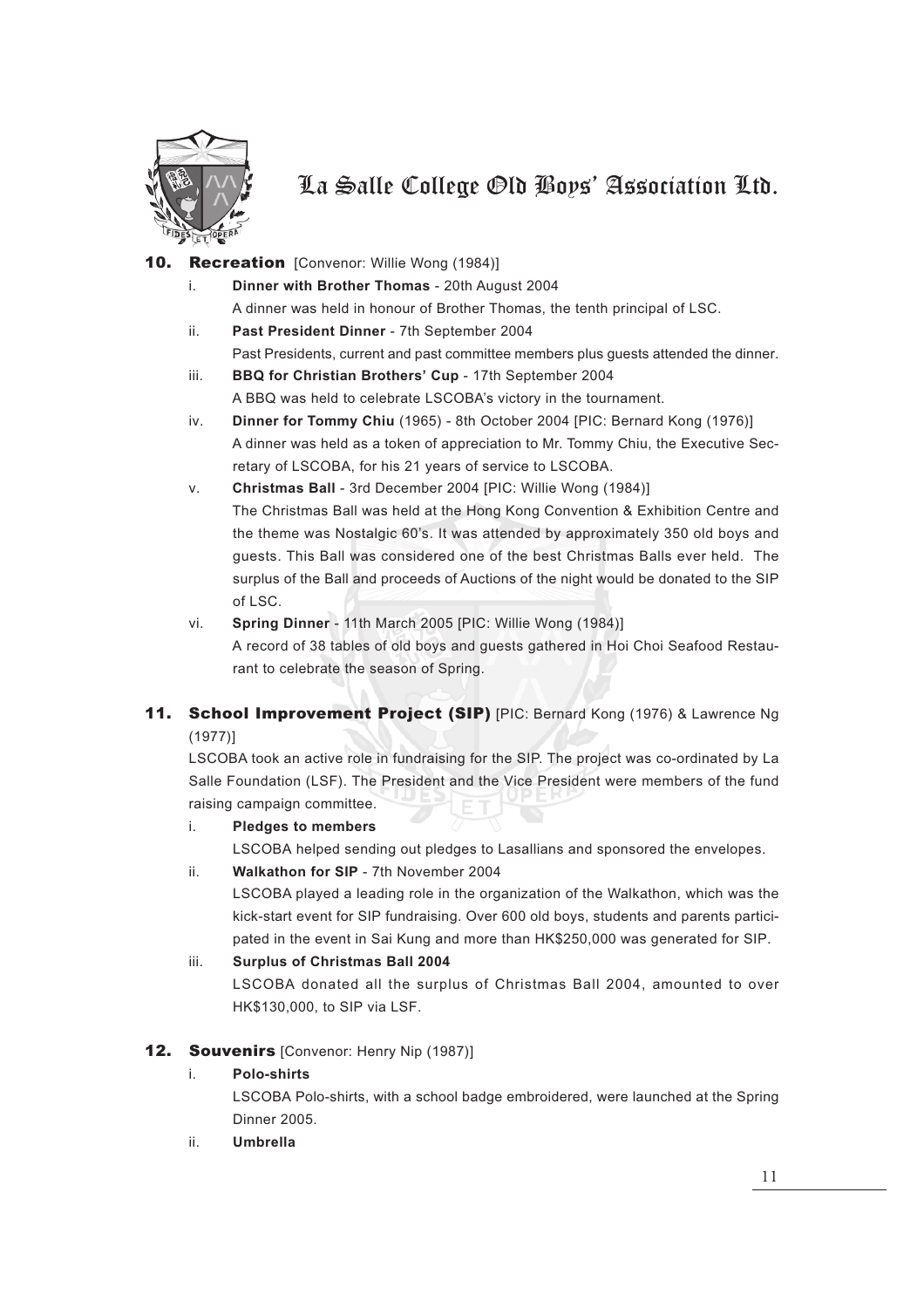

LSCOBA umbrella, with images of the majestic Dome and the school badge, was launched at the Family Fun Day of LSC.

#### 13. Sports [Convenor: Herman Bo (1989)]

i. **Christian Brothers' Cup (CBC)** - 15th August 2004 and 22nd August 2004 [PIC: Henry Nip (1988)]

Under the training by Mr. T.P. Cheung, the LSCOBA team captured the Overall Championship.

- ii. **Soccer** [Convenor: Raymond Chung (1997)]
	- **a. 7-a-side Soccer Tournament** 12th September 2004 & 3rd October 2004 Eight teams participated in the tournament.
	- **b. The Soccer League** kicked off on 10th October 2004. 23 teams participated in 2 divisions.
- iii. **Golf Tournament** [PIC: Roger Wong (1975)]
	- **a. Winter Golf Tournament** 19th November 2004. Old boys played in the Nansha Golf Club
	- **b. Summer Golf Tournament** 27th May 2005 The second tournament was held in the Zhuhai Golden Gulf Golf Club
- iv. **The Basketball League** kicked off on 5th December 2004 [Convenor: Gerald Huang (1988)]

Six teams of Old boys plus one team from Chan Sui Ki (La Salle) College participated in the league.

#### 14. Student Affairs [Convenor: KF Chan (1980)]

- i. **Graduation Dinner of F.5 students** (5th July 2004) and F.7 students (7th Aug 2004) LSCOBA sponsored these two dinners. Committee members attended the dinners for presenting the OBA and recruitment of members.
- ii. **Visit of F.7 students (class of 2002)** 9th July 2004 Committee members visited this class on the day of release of HKAL results. Students were invited to join LSCOBA and the Young Members Network.
- iii. **Final Assembly of Students** 12th July 2004 Students received their report cards on this day. Committee members introduced LSCOBA to them in the school hall.
- iv. **Camp of F.3 Peer Counseling Scheme 2003/04** 13th July 2004 LSOCBA sponsored this camp for these potential achievers. Committee members and Old boys attended the camp and shared their personal experience with the boys.
- v. **F.5 Student HKCEE Assembly** 21st July 2004 Old boys shared their experience on school application after HKCEE.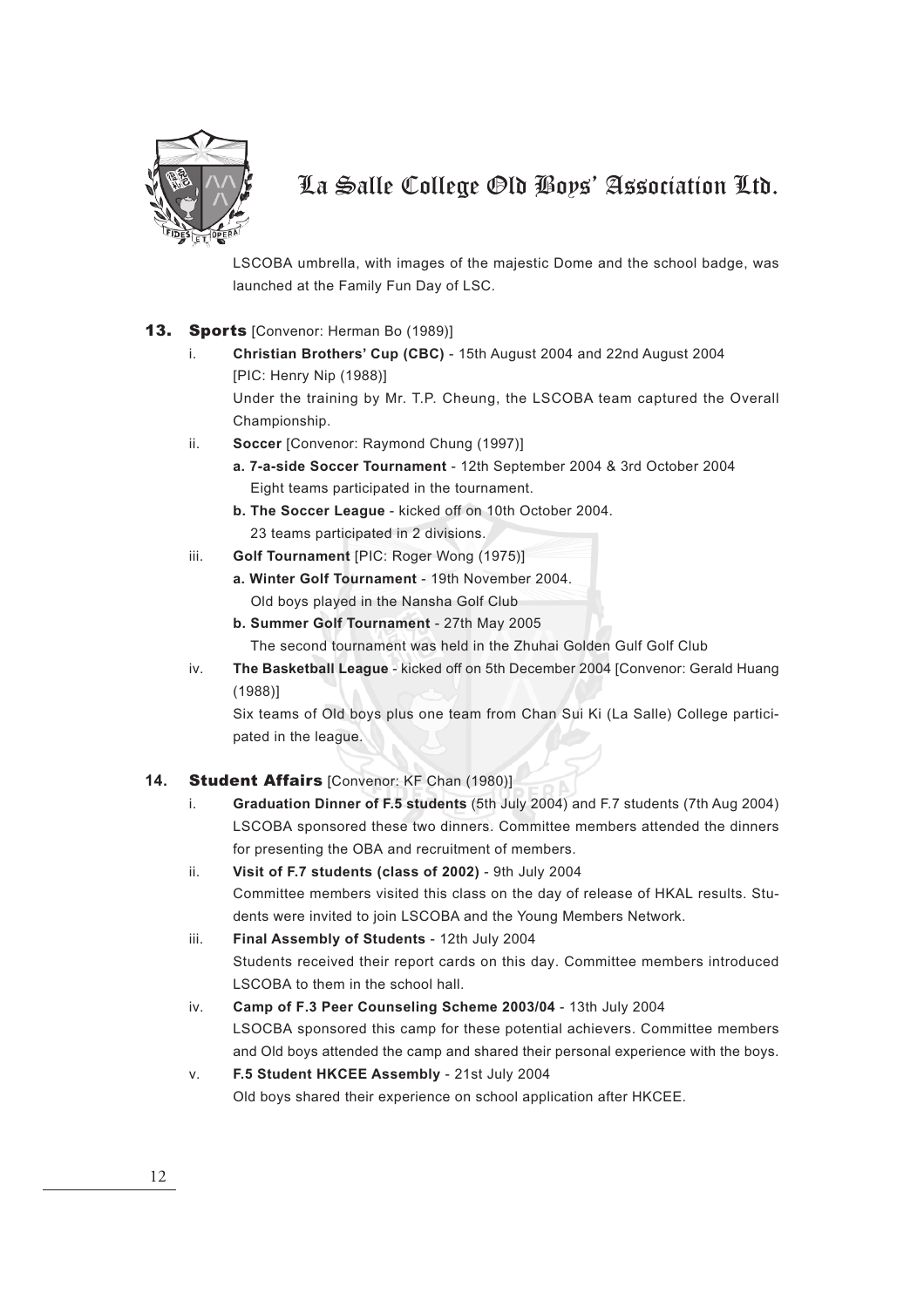

### vi. **Newcomers' Day** - 14th August 2004 The President addressed the new students and their parents on this day. The Old Boys' room was open for visit.

- vii. **F.6 Orientation Camp** 24th September 2004 Old boys visited the F.6 boys. Many of them joined LSCOBA on spot.
- viii. **Careers Fortnight with the Careers Team of LSC** 4th October 2004 to 14th October 2004 [Co-ordinators: Ms. Cecilia Tang, Thomas Chiu (1987) & Constantine Au (1987)]

This was a joint venture between the Student Affairs Subcommittee and the Careers Team of LSC. Old boys returned to LSC during lunchtime to discuss with the students about their choices in career.

ix. **Workshop on School Application by Louis Law (1970)**

Six sessions (30th Oct 2004; 27th Nov 2004; 29th Jan 2005; 26th Feb 2005; 26th March 2005; 30th April 2005) were conducted on each Saturday afternoon in a small group fashion with students interested to pursue overseas education about the principles and practices of application. A total of 56 students from various forms attended.

#### x. **Kick-off of Peer Counseling Scheme 2004/05** - 13th November 2004

The class of 66 held a BBQ reunion in LSC. Students who participated in the Peer Counseling Scheme 2004/05 were invited to join the BBQ. This was a great gathering among current students and old boys.

- xi. **Service to the elderly** 13th November 2004 [PIC: KF Chan (1980)] Around 30 students, parents and old boys served and entertained the elderly at the St. James' Settlement in Wan Chai.
- xii. **Interview Workshop for medical schools** 26th February 2005 [PIC: Thomas Chiu (1987) & Constantine Au (1987)] Old boys ran a workshop for a group of students who were offered interview by medical schools.
- xiii. **F.5 Assembly** 18th April 2005 The Vice President and committee member attended the assembly on behalf of the LSCOBA.
- xiv. **Interview Workshop for University Admission** 14th May 2005 [PIC: Ms. Cecilia Tang, KF Chan (1980) & Constantine Au (1987)] This was another joint venture between the Student Affairs Subcommittee and the Careers Team of LSC. A group of 40 F.7 boys participated in the lectures and mock interviews conducted by old boys.
- xv. **Meetings with the Committee of the Student Association & F.7 Students** 20th May 2005 & 25th May 2005 [PIC: KF Chan (1980) & Derek Lin (2001)] Two dinner meetings were held among the committee members of the LSCOBA and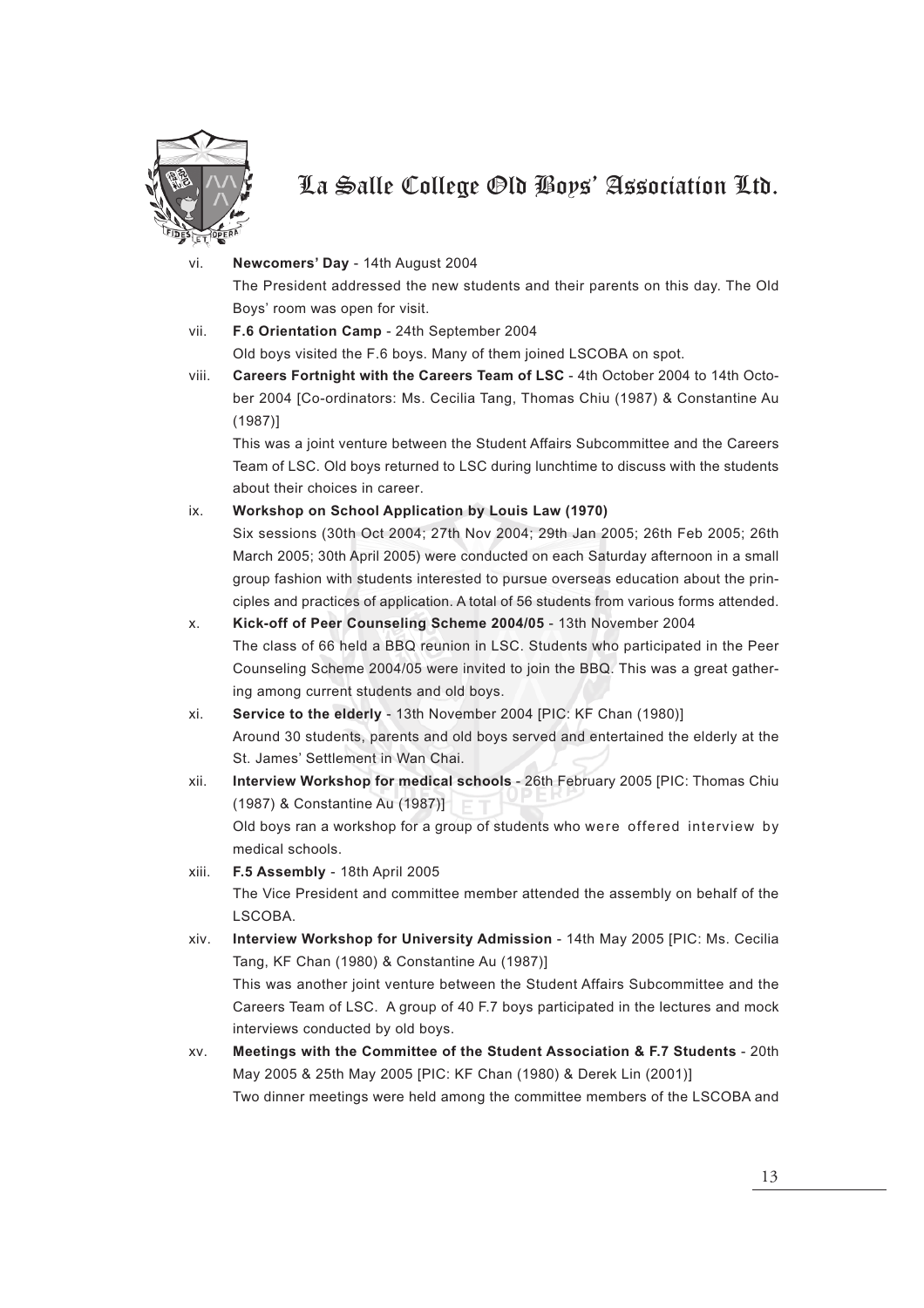

those of the Student Association of LSC and the F.7 boys. A review of student-related activities was made. The students concluded that LSCOBA helped them a lot in the past two years.

#### xvi. **Cultural Promotion Board**

LSC formed this board to promote the cultural development and activities among students. KF Chan represented the LSCOBA in this board

xvii. **Upgrade of office equipment of the Student Association (SA)** LSCOBA made pledges on behalf of the SA of LSC. Michael Leung (1971) donated a multi-function printer and Tommy Wu (1987) donated a computer to the SA.

#### 15. Participation in School Events and Lasallian Family Events

- i. **Participation in Lasallian Musical Odyssey** 7th July 2004 Old boys enjoyed the wonderful performance by the boys of LSC and LSPS in the Auditorium of Shatin Town Hall.
- ii. **Participation of the Opening Mass of the new school year** 8th September 2004. Committee members attended the mass on behalf of the old boy community.
- iii. **Participation of the Swimming Gala of LSC** 23rd September 2004. Members of the OBA, teachers and parents participated in the old boys' race.
- iv. **Speech Day of LSC** 11th November 2004 LSCOBA sponsored a number of prizes and scholarships. Dr. Choi Kin (1965), an old boy doctor and the President of the Hong Kong Medical Association, was the Guest of Honour.
- v. **Sports Day of LSC** 18th November 2004 Old boys participated in the relay races.
- vi. **Speech Day of LSPS** 18th November 2004 Committee members attended the Speech Day on behalf of the old boy community, and held the third committee meeting afterwards.
- vii. **Open Day of De La Salle Secondary School (NT)** 28th November 2004 Members participated in the 7-a-side soccer friendly match and the Big Bowl Feast.
- viii. **Talent Quest of LSC** 3rd December 2004 LSCOBA sponsored the Talent Quest. The President attended the event on behalf of the old boy community.
- ix. **7th Asia-Pacific Lasallian Youth Congress (APLYC) Cultural Night**  15th December 2004

Christian Brothers, teachers and Lasallians from all over Asia Pacific met in Hong Kong. They held a camp in Sai Kung and a cultural night in the school hall of LSC. The Immediate Past President, President, Vice-President and the Hon. Secretary attended the Cultural Night.

x. **Attendance of Christmas Eve Mass of LSC** - 24th December 2004 Christian Brothers, teachers, about 100 old boys and friends attended the mass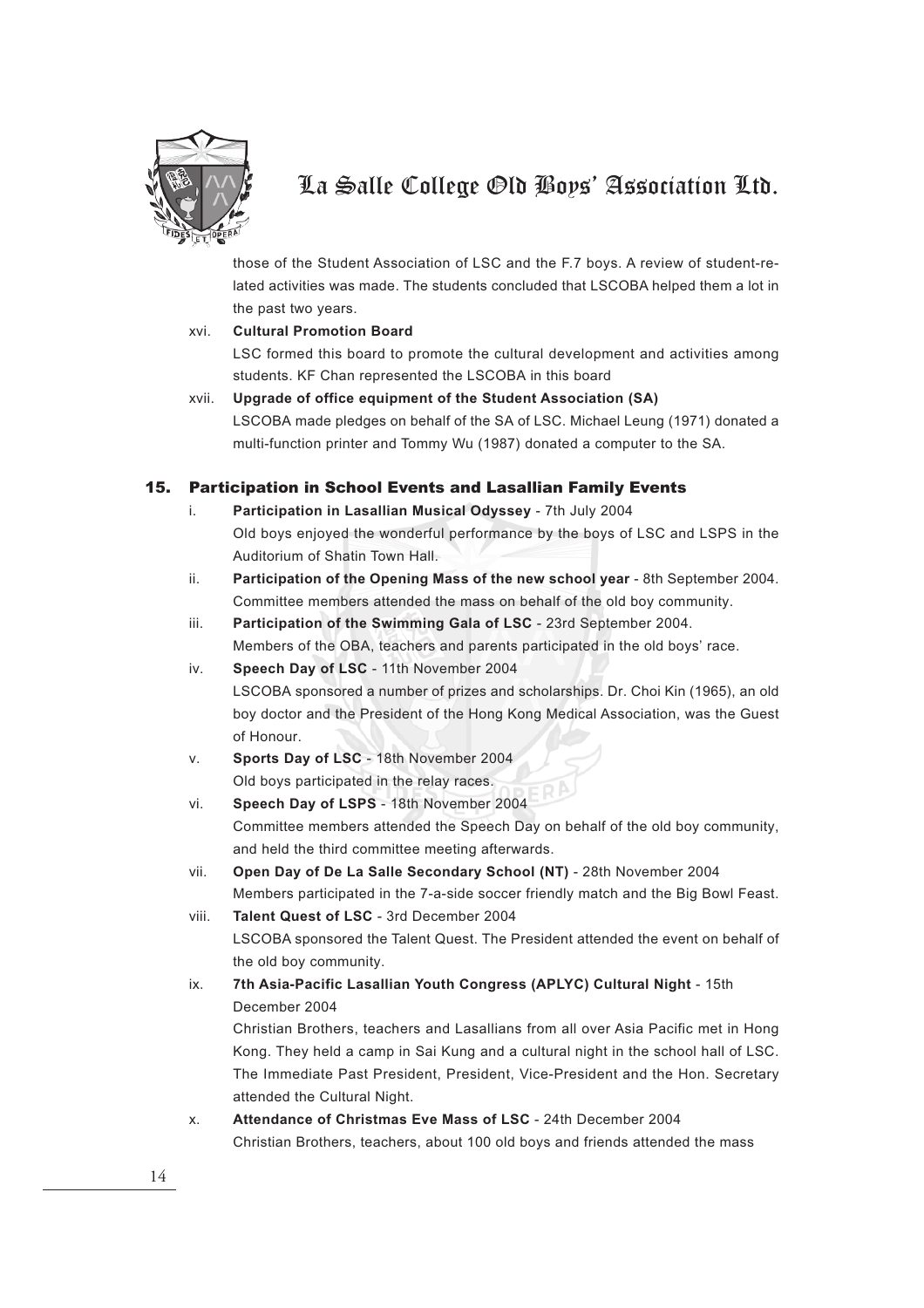

- xi. **Fundraising Dinner by LSCPTA** 8th January 2005 Committee members and old boys attended this dinner.
- xii. **LSPS Fun Day** 20th March 2005 [PIC: Bernard Kong (1971)] LSCOBA set up three computer game stations in the Fun Day. Lots of old boys visited the newly opened indoor swimming pool of LSPS.
- xiii. **Family Fun Day of LSC** 10th April 2005 [PIC: Paul Wong (1976)] LSCOBA supported the event financially. The Healthcare PND set up three medical booths at the event. Paul Wong arranged a wonderful Telematch.

#### 16. Participation in Public Events

- i. **Oxfam Trailwalker 2004** 5th-6th November 2004 [PIC: Eddie Yip (1980)] Four Lasallians represented LSCOBA in this event. \$30,190 was raised for Oxfam. Training for Oxfam Trailwalker 2005 was started.
- ii. **Pledge for the victims of Tsunami** [PIC: Bernard Kong (1976) & Henry Chan (1970)] In response to the needs of the victims of the Tsunami, LSCOBA ran a three-week pledge in January 2005. Many old boys responded. A total of \$73,230 was raised and the donation was fully passed to Oxfam.
- iii. **Standard Chartered Marathon** 27th February 2005 [PIC: Clement Chan (1987)] Over 20 old boys participated in the 10km, Half-Marathon and Marathon. A total of \$4,030.00 was raised for the La Salle College Athletics Club.

#### 17. Sponsorships and Prizes

#### i. To Student Events

Different scholarships and prizes were awarded to outstanding students of La Salle College. LSCOBA sponsored the Talent Quest, F.5 & F.7 Graduation Dinners, the printing of Lasallite and the Newspaper of the Guidance Centre.

#### ii. To School Events

LSCOBA sponsored the Music Concert, Newcomers' Day, LSC Family Fun Day

Dr. Bernard Kong President

### Appendix I - Acknowledgement

The LSCOBA would like to thank members for their valuable support to relevant events. Thanks to all students, teachers and friends who were involved.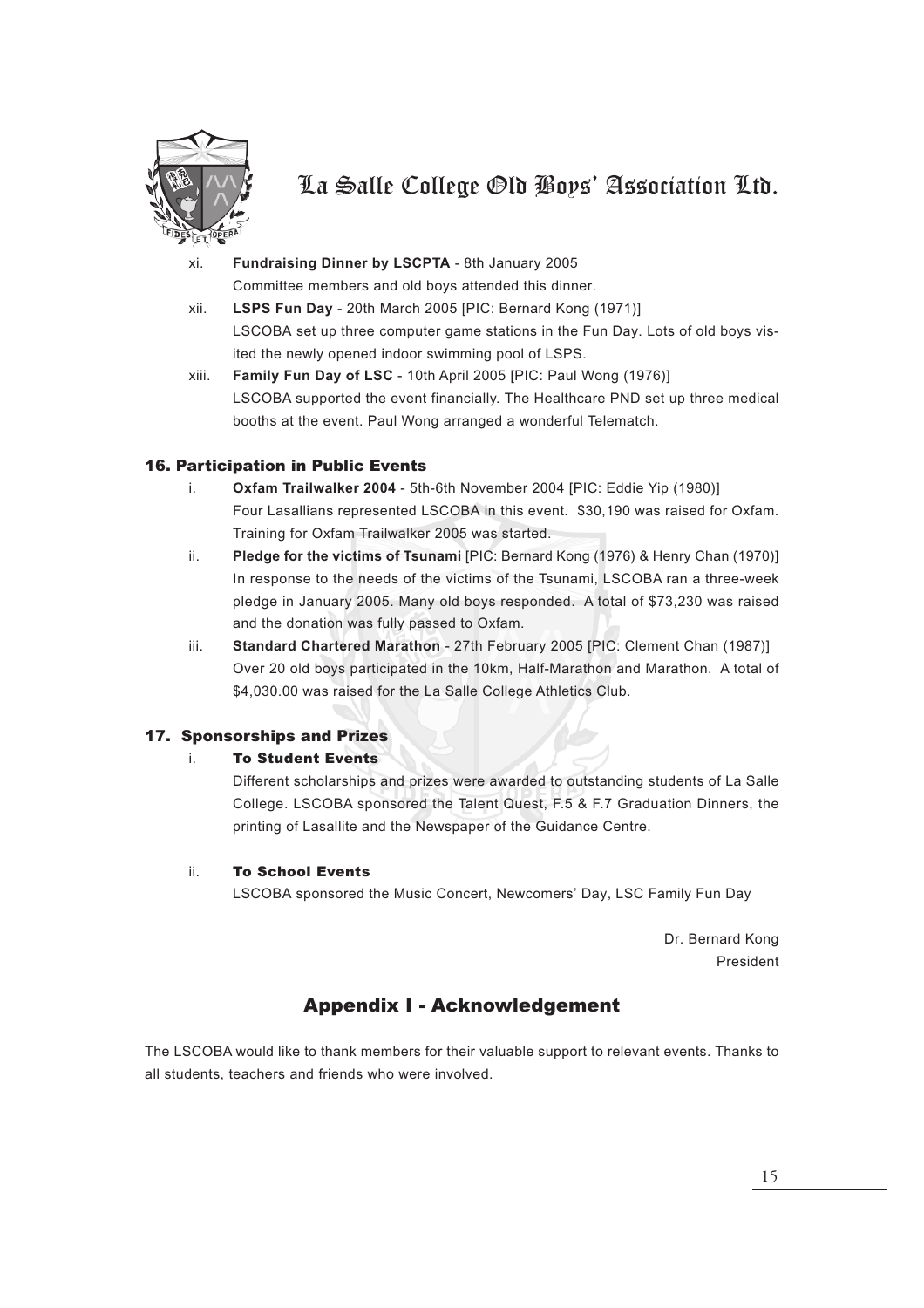

### Appendix II - Statistics

The total number of registered members were 5,236 as on 6th June 2005. The number of members updated their data in the Membership Update 2004-2005 was 1,449. However, many of them did not fill in all the items. The composition and geographical distribution are shown below:

#### a) Class distribution b) Age Distribution





#### c) Geographical Distribution

| Country              | Count | $\%$         | <b>Country</b> | Count | %     |
|----------------------|-------|--------------|----------------|-------|-------|
| Hong Kong            | 1081  | E.<br>87.67% | Singapore      | 4     | 0.32% |
| <b>United States</b> | 64    | 5.19%        | New Zealand    | 2     | 0.16% |
| Canada               | 47    | 3.81%        | Italy          | 1     | 0.08% |
| China                | 16    | $1.30\%$     | Iceland        | 1     | 0.08% |
| Australia            | 8     | 0.65%        | Honduras       | 1     | 0.08% |
| United Kingdom       | 6     | 0.49%        | Cameroon       | 1     | 0.08% |
|                      |       |              | American Samoa |       | 0.08% |

**Total 1,233**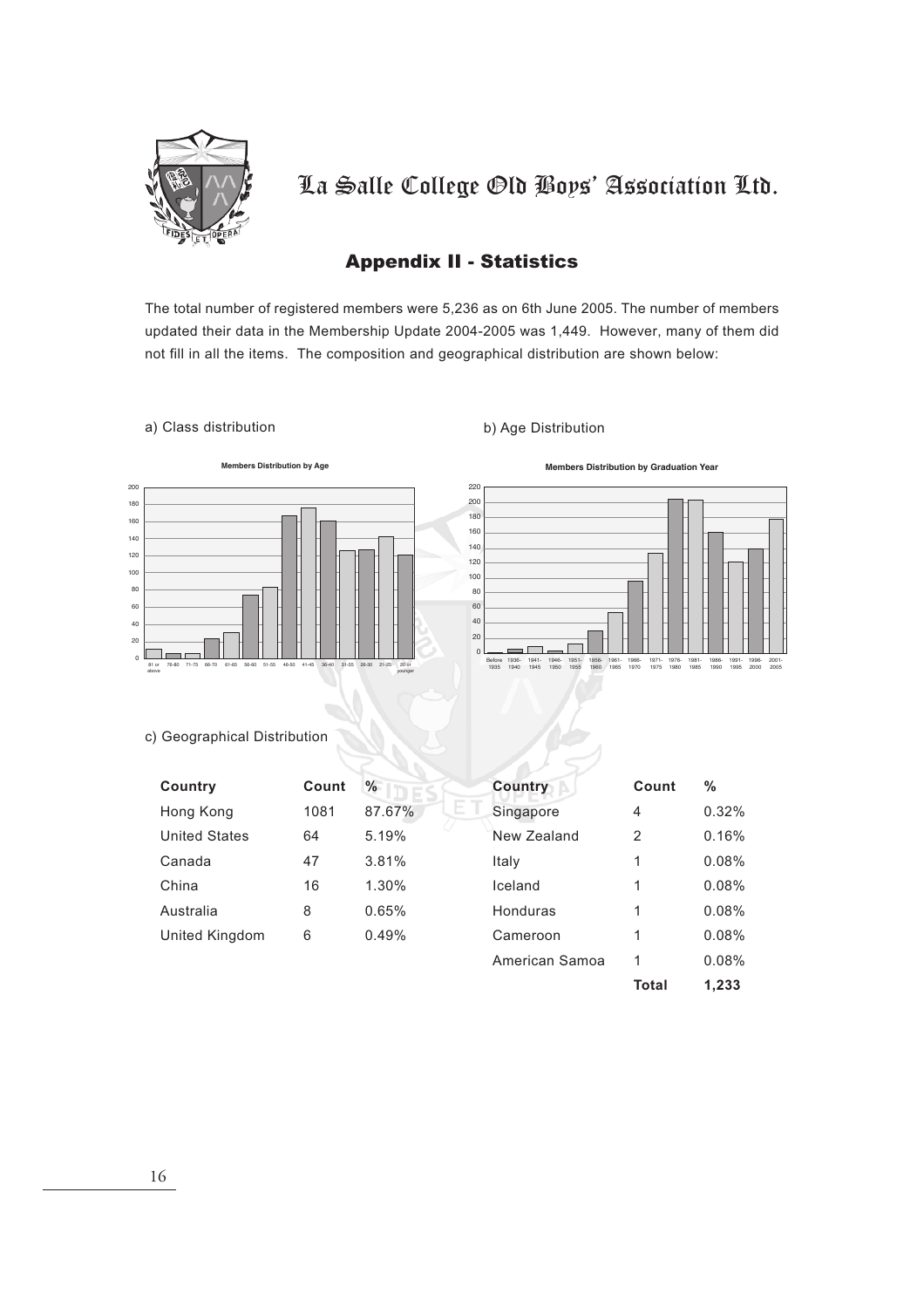

d) Members of LSCOBA having membership of Regional Chapters

| <b>Regional Chapter</b>     | Count | <b>Regional Chapter</b>  | Count |
|-----------------------------|-------|--------------------------|-------|
| San Francisco Bay Area, USA | 17    | New York, USA            | 9     |
| Vancouver, Canada           | 13    | Southern California, USA | 6     |
| Toronto, Canada             | 12    | Edmonton, Canada         | 3     |
| London, UK                  | 9     | Singapore                | 3     |
|                             |       | Total                    | 72    |

#### e) Distribution of professions and occupations

| <b>Profession/Occupation</b>                 | Count | <b>Profession/Occupation</b>  | Count    |
|----------------------------------------------|-------|-------------------------------|----------|
| Student                                      | 152   | Retail                        | 10       |
| <b>Computer &amp; Information Technology</b> | 110   | Transportation                | 10       |
| Accounting/Auditing                          | 104   | Architecture                  | 9        |
| Engineering                                  | 82    | Wholesale                     | 9        |
| Medical                                      | 80    | <b>Allied Health</b>          | 8        |
| <b>Banking</b>                               | 70    | Pharmacy                      | 8        |
| Teaching / Education                         | 60    | Tourism                       | 8        |
| Legal                                        | 47    | <b>Disciplinary Forces</b>    | 7        |
| Civil Service                                | 46    | Food & Beverage               | 7        |
| Manufacturing                                | 30    | Non Government Organizations  | 5        |
|                                              |       | and Charities                 |          |
| Dental                                       | 21    | Advertising                   | 4        |
| <b>Real Property</b>                         | 18    | Mass Media & Entertainment    | 3        |
| Insurance                                    | 17    | Journalism                    | 2        |
| <b>Securities</b>                            | 13    | <b>Veterinary Science</b>     | $\Omega$ |
|                                              |       | Other Professions/Occupations | 183      |
|                                              |       | <b>Total</b>                  | 1.123    |

A total of 980 members filled in their professions and occupations. Some chose more than one choice.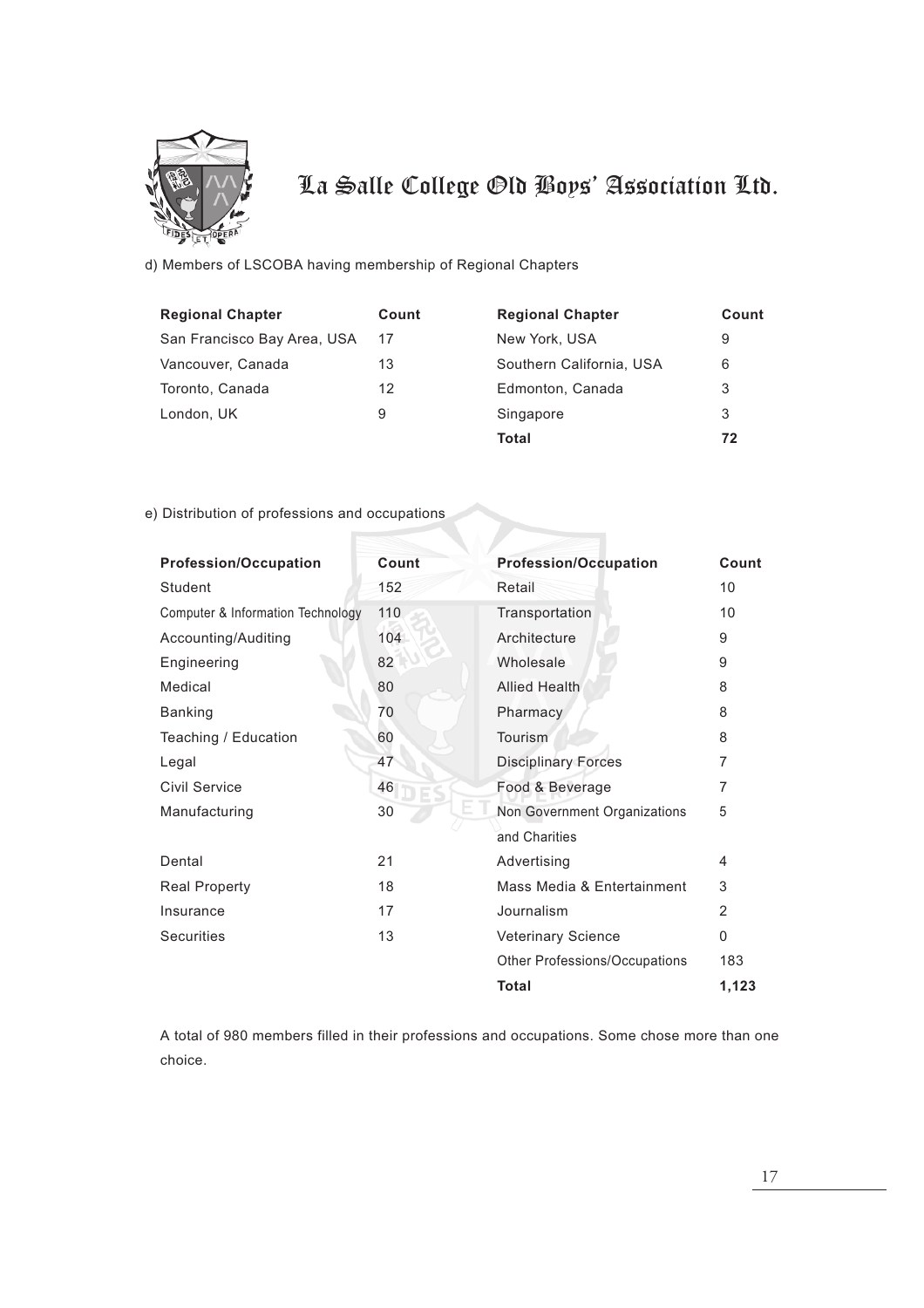

### DIRECTORS' REPORT AND ACCOUNTS FOR THE YEAR ENDED MARCH 31, 2005

#### AUDITORS' REPORT TO THE MEMBERS OF LA SALLE COLLEGE OLD BOYS' ASSOCIATION LIMITED (incorporated in Hong Kong and limited by guarantee)

We have audited the accounts on pages 19 to 24 which have been prepared in accordance with accounting principles generally accepted in Hong Kong.

#### **Respective responsibilities of directors and auditors**

The Companies Ordinance requires the directors to prepare accounts which give a true and fair view. In preparing accounts which give a true and fair view it is fundamental that appropriate accounting policies are selected and applied consistently.

It is our responsibility to form an independent opinion, based on our audit, on those accounts and to report our opinion solely to you, as a body, in accordance with section 141 of the Companies Ordinance, and for no other purpose. We do not assume responsibility towards or accept liability to any other person for the contents of this report.

#### **Basis of opinion**

We conducted our audit in accordance with Statements of Auditing Standards issued by the Hong Kong Institute of Certified Public Accountants. An audit includes examination, on a test basis, of evidence relevant to the amounts and disclosures in the accounts. It also includes an assessment of the significant estimates and judgments made by the directors in the preparation of the accounts, and of whether the accounting policies are appropriate to the circumstances of the Association, consistently applied and adequately disclosed.

We planned and performed our audit so as to obtain all the information and explanations which we considered necessary in order to provide us with sufficient evidence to give reasonable assurance as to whether the accounts are free from material misstatement. In forming our opinion we also evaluated the overall adequacy of the presentation of information in the accounts. We believe that our audit provides a reasonable basis for our opinion.

#### **Opinion**

In our opinion the accounts give a true and fair view of the state of the affairs of the Association as at March 31, 2005 and of its surplus for the year then ended and have been properly prepared in accordance with the Companies Ordinance.

> **CWCC** Certified Public Accountants HONG KONG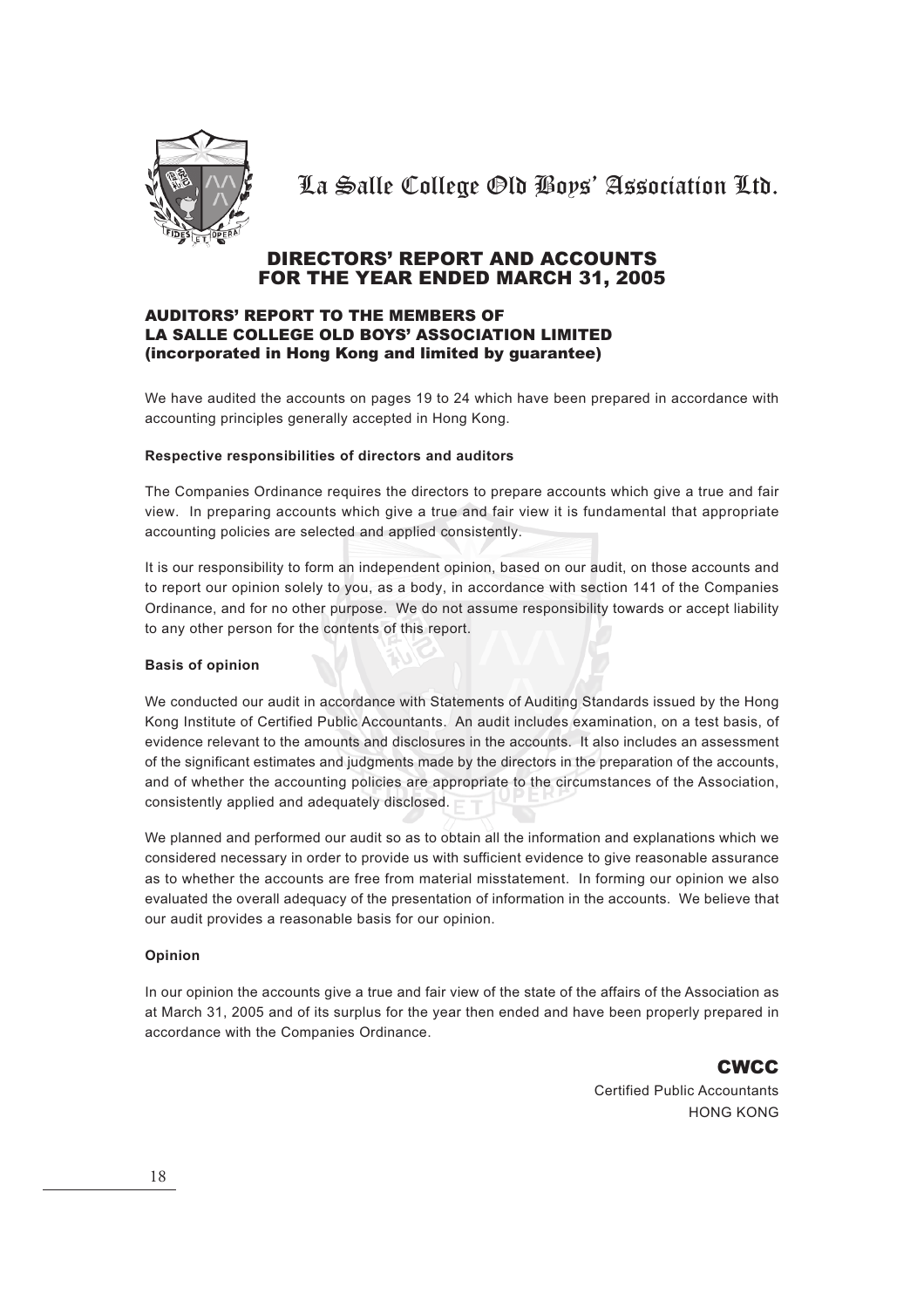

### LA SALLE COLLEGE OLD BOYS' ASSOCIATION LIMITED

(incorporated in Hong Kong and limited by guarantee)

### INCOME AND EXPENDITURE ACCOUNT FOR THE YEAR ENDED MARCH 31, 2005

|                                                  |      | 2005     | 2004    |
|--------------------------------------------------|------|----------|---------|
|                                                  | Note | HK\$     | HK\$    |
| Income:                                          |      |          |         |
| Dividend income                                  |      | 158,229  | 171,586 |
| Interest income                                  |      | 15       | 65      |
| Membership subscriptions                         |      | 81,200   | 69,960  |
| Profit on sales of shields, ties and souvenirs   | 5    | 28,918   | 12,718  |
| Surplus from various functions, net              | 6    | 216,522  | 107,157 |
| Surplus on use of sports facilities              |      | 5,290    | 15,320  |
| Donations received                               |      | 1,091    | 19,820  |
| Donations received for heritage functions        |      | 50,000   |         |
| Donations received from the Association affinity |      |          |         |
| credit card holders                              |      | 55,634   |         |
| Rebates received from the Association affinity   |      |          |         |
| credit card                                      |      | 51,571   |         |
|                                                  |      | 648,470  | 396,626 |
|                                                  |      |          |         |
| <b>Expenditure:</b>                              |      |          |         |
| Accounting fee                                   |      |          | 4,000   |
| <b>Bank charges</b>                              |      | 1,421    | 1,158   |
| Business registration fee                        |      | 2,600    | 2,600   |
| Depreciation                                     |      | 17,482   | 5,245   |
| Donations and sponsorship                        |      | 213,423* | 116,500 |
| Gifts and souvenirs                              |      |          | 16,411  |
| Insurance                                        |      | 950      |         |
| Postage                                          |      | 37,942   | 1,114   |
| Printing and stationery                          |      | 56,190   | 81,635  |
| Staff costs                                      |      | 57,750   | 42,900  |
| Sundry expenses                                  |      | 2,640    | 10,346  |
| Telephone                                        |      | 1,462    | 1,606   |
| Travel expense                                   |      | 522      |         |
| Website hosting expense                          |      | 13,770   |         |
|                                                  |      | 406,152  | 283,515 |
| Surplus for the year                             |      | 242,318  | 113,111 |

*\* Included HK\$133,671 surplus from Christmas ball to be donated to School Improvement Project*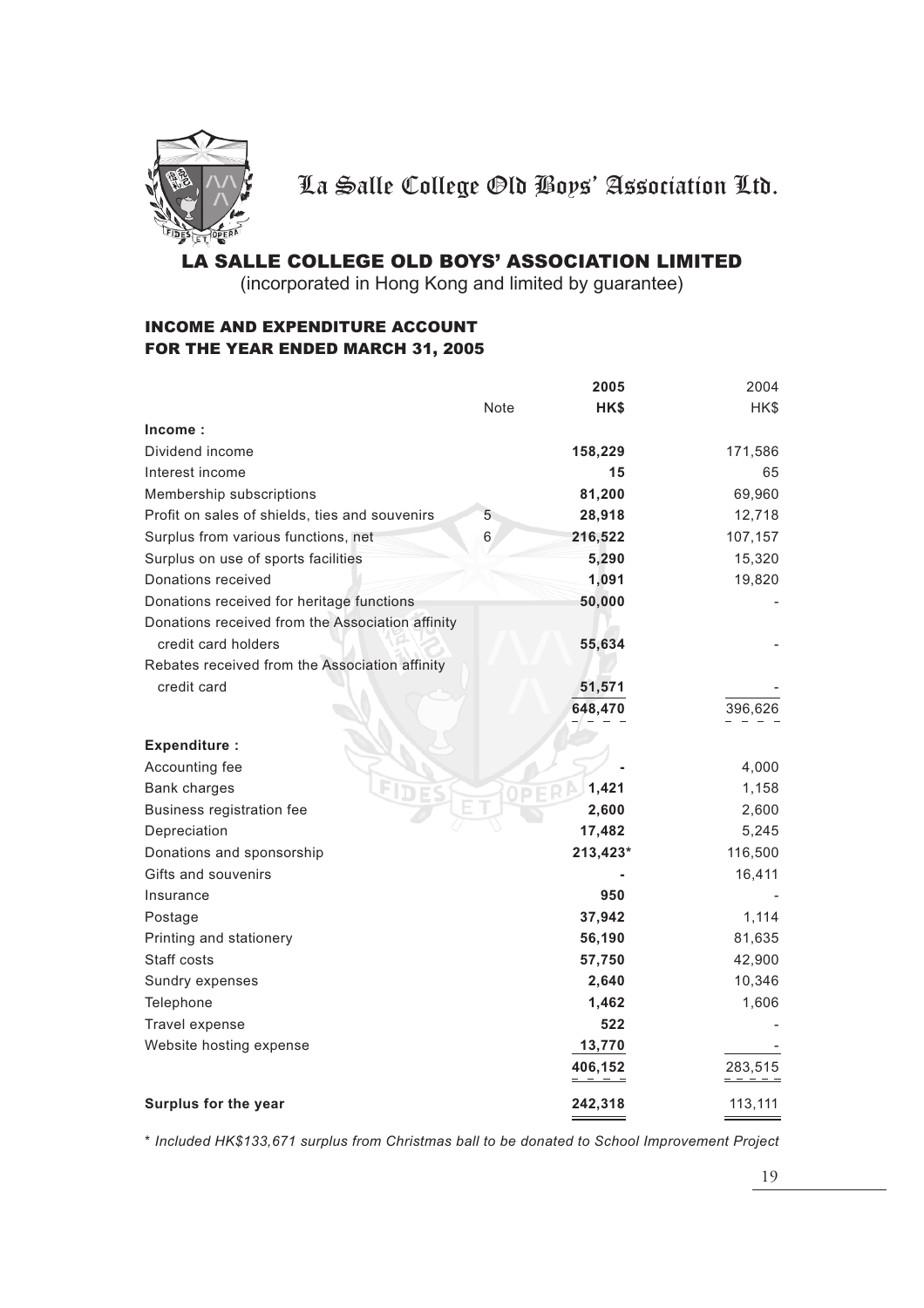

### LA SALLE COLLEGE OLD BOYS' ASSOCIATION LIMITED

(incorporated in Hong Kong and limited by guarantee)

#### BALANCE SHEET AS AT MARCH 31, 2005

|                               |                | 2005       | 2004       |
|-------------------------------|----------------|------------|------------|
|                               | Note           | HK\$       | HK\$       |
| <b>Non-current assets</b>     |                |            |            |
| Fixed assets                  | 7              | 30,038     | 6,013      |
| nvestment securities          | 8              | 110,365    | 110,365    |
|                               |                | 140,403    | 116,378    |
| <b>Current assets</b>         |                |            |            |
| <b>Stocks</b>                 | $\overline{9}$ | 83,776     | 97,180     |
| Deposits                      |                | 21,427     |            |
| Accounts receivable           |                | 72,743     | 8,520      |
| Cash and bank balances        |                | 1,023,064  | 830,022    |
|                               |                | 1,201,010  | 935,722    |
| <b>Current liabilities</b>    |                |            |            |
| Accounts payable and accruals |                | (446, 915) | (402, 620) |
| Deposits received             |                | (7,700)    | (5,000)    |
|                               |                | (454, 615) | (407, 620) |
| <b>Net current assets</b>     |                | 746,395    | 528,102    |
| <b>NET ASSETS</b>             |                | 886,798    | 644,480    |
|                               |                |            |            |
| <b>RESERVES</b>               |                |            |            |
| Accumulated funds             |                | 729,593    | 644,480    |
| Credit card reserves          |                | 107,205    |            |
| Heritage reserves             |                | 50,000     |            |
|                               |                | 886,798    | 644,480    |
|                               |                |            |            |
|                               |                |            |            |

**President**  $\overline{\phantom{a}}$  **President**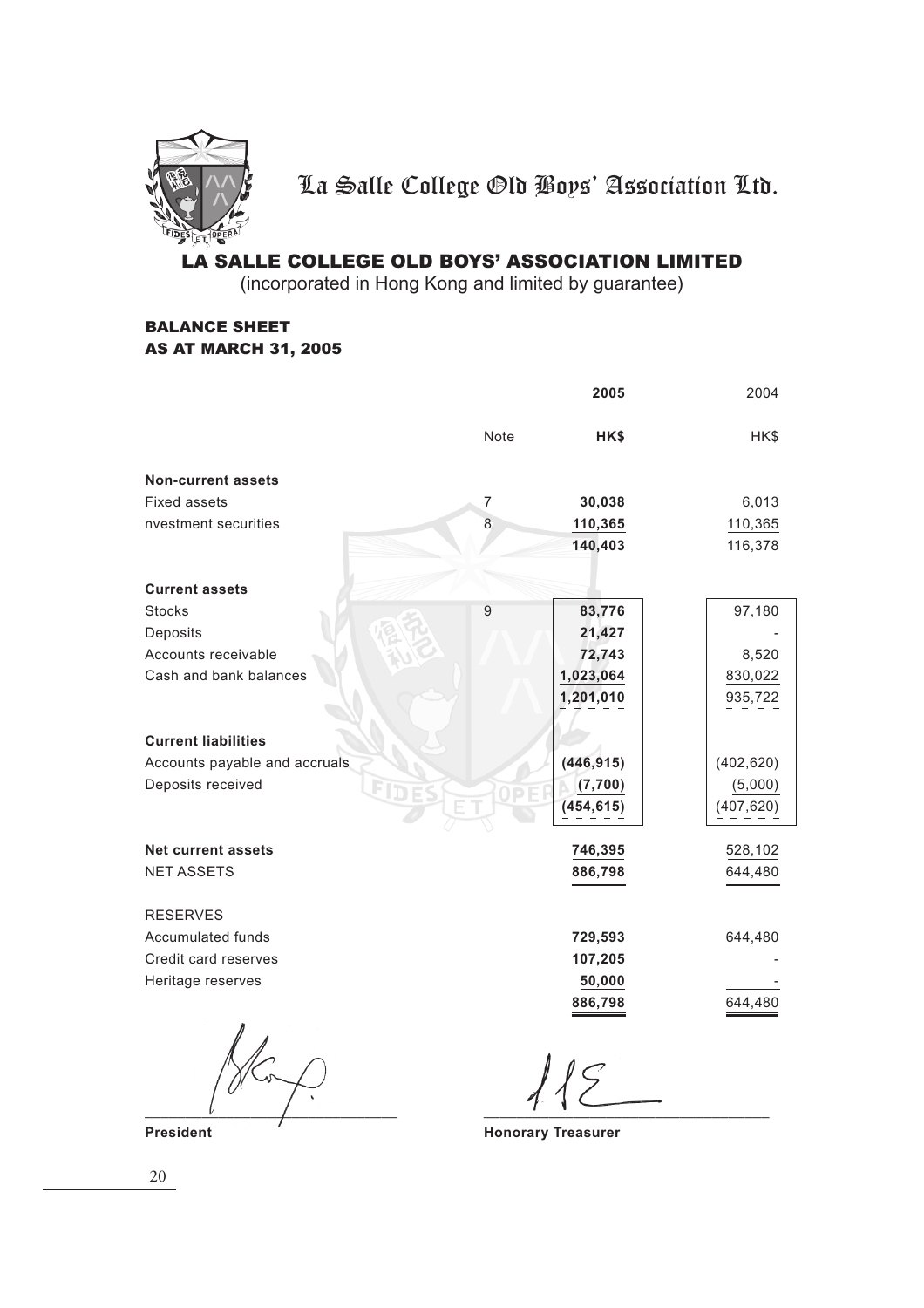

### LA SALLE COLLEGE OLD BOYS' ASSOCIATION LIMITED

(incorporated in Hong Kong and limited by guarantee)

### STATEMENT OF CHANGES IN RESERVES FOR THE YEAR ENDED MARCH 31, 2005

|                                  | Accumulated | Credit card | Heritage |         |
|----------------------------------|-------------|-------------|----------|---------|
|                                  | funds       | reserves    | reserves | Total   |
|                                  | HK\$        | HK\$        | HK\$     | HK\$    |
| At April 1, 2004                 | 644,480     |             |          | 644,480 |
| Surplus for the year             | 242,318     |             |          | 242,318 |
| Transfer to heritage reserves    | (50,000)    |             | 50,000   |         |
| Transfer to credit card reserves | (107, 205)  | 107,205     |          |         |
| At March 31, 2005                | 729,593     | 107,205     | 50,000   | 886,798 |
| At April 1, 2003                 | 531,369     |             |          | 531,369 |
| Surplus for the year             | 113,111     |             |          | 113,111 |
| At March 31, 2004                | 644,480     |             |          | 644,480 |

## NOTES TO THE ACCOUNTS

#### **1 LEGAL STATUS**

The La Salle College Old Boys' Association Limited was incorporated under the Companies Ordinance and is limited by guarantee.

#### **2 PRINCIPAL ACCOUNTING POLICIES**

#### **(a) Basis of preparation**

The accounts have been prepared in accordance with generally accepted accounting principles in Hong Kong and with accounting standards issued by the Hong Kong Institute of Certified Public Accountants. The accounts are prepared under the historical cost convention.

#### **(b) Revenue recognition**

- (i) Membership subscriptions are recognized in the financial year of receipt.
- (ii) Income from sale of stocks and other sundry items is recognized when the significant risks and rewards of ownership of the goods are transferred to the buyers and the Association retains no more effective control over the goods.
- (iii) Income from functions is recognized when the events are completed.
- (iv) Donations and dividend income are recognized in the year in which they are being received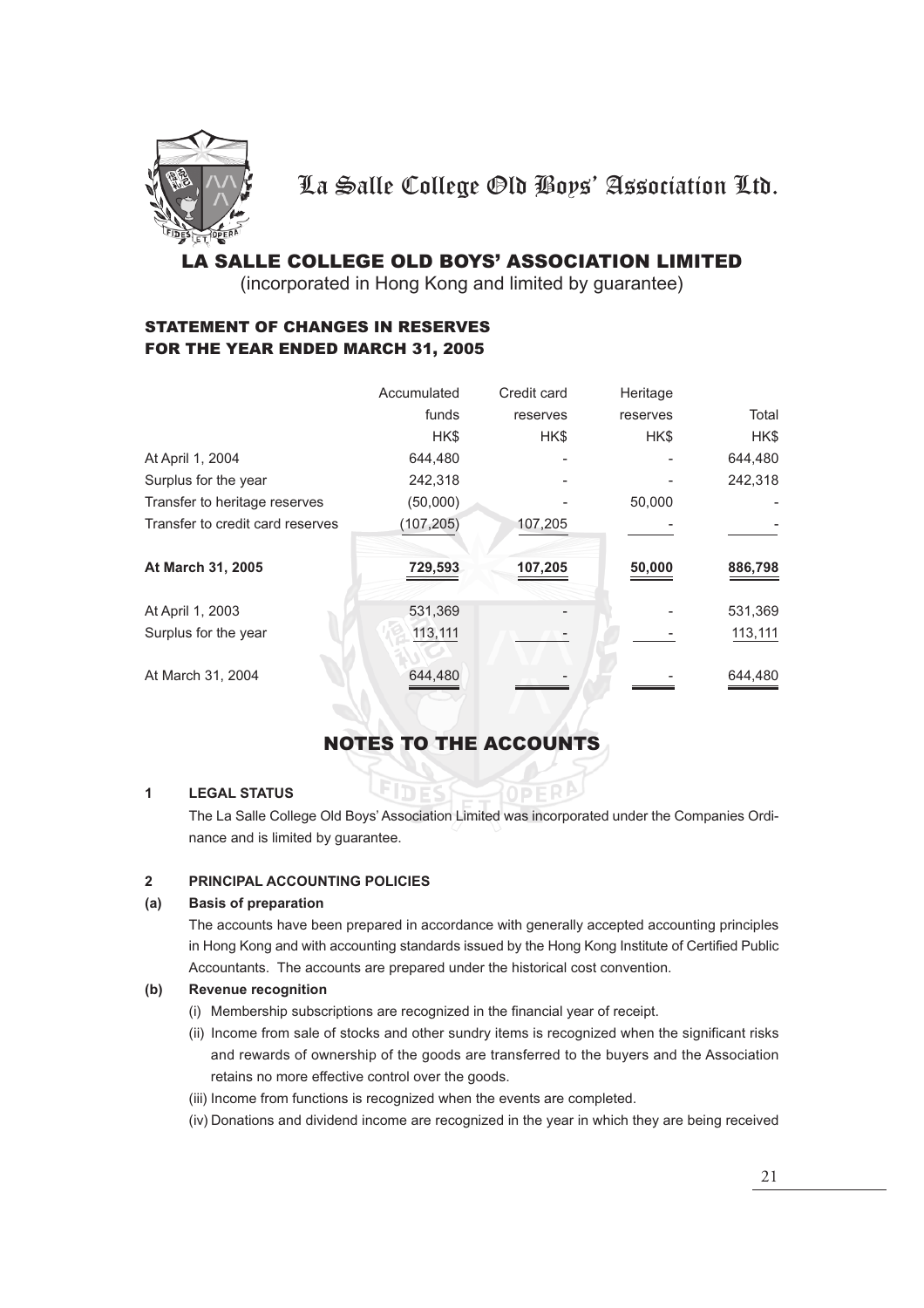

by the Association.

(v) Interest income is recognized on a time proportion basis, taking into account the principal amounts outstanding and the interest rates applicable.

#### **(c) Fixed assets and depreciation**

Fixed assets are depreciated at rates sufficient to write off their costs less accumulated impairment losses over their estimated useful lives on a straight line method, at the following annual rates :-

| Office equipment      | 20% |
|-----------------------|-----|
| Computer and software | 30% |

Major costs incurred in restoring fixed assets to their normal working condition are charged to the profit and loss account. Improvements are capitalized and depreciated over their expected useful lives to the Association.

The carrying amounts of fixed assets are reviewed regularly to assess whether their recoverable amounts have declined below their carrying amounts. Expected future cash flows have been discounted in determining the recoverable amount.

The gain or loss on disposal of a fixed asset is the difference between the net sales proceeds and the carrying amount of the relevant asset, and is recognized in the income and expenditure account.

#### **(d) Impairment of assets**

The Association reviews the carrying amounts of assets for impairment whenever events or changes in circumstances indicate that the carrying amount of an asset may not be recoverable. If such assets are considered to be impaired, the impairment to be recognized is measured by the amount by which the carrying amount of the assets exceeds the recoverable amount.

#### **(e) Investment securities**

Investment securities are stated at cost less any provision for impairment losses. The carrying amounts of individual investments are reviewed at each balance sheet date to assess whether the fair values have declined below the carrying amounts. When a decline other than temporary has occurred, the carrying amount of such securities should be reduced to its fair value. The impairment loss is recognized as an expense in the income and expenditure account.

#### **(f) Stocks**

Stocks, comprising shields, ties and souvenirs, are stated at the lower of cost and net realisable value. Cost is determined on a first in, first out basis represents actual purchase amount. Net realizable value is determined on the basis of anticipated sales proceeds less estimated selling expenses.

#### **(g) Accounts receivable**

Provision is made against accounts receivable to the extent which they are considered to be doubtful. Accounts receivable in the balance sheet are stated net of such provision.

#### **(h) Provisions and contingencies**

A provision is recognized when there is present obligation, legal or constructive, as a result of a past event and it is probable that an outflow of resources embodying economic benefits will be required to settle the obligation, and a reliable estimate can be made of the amount of the obligation.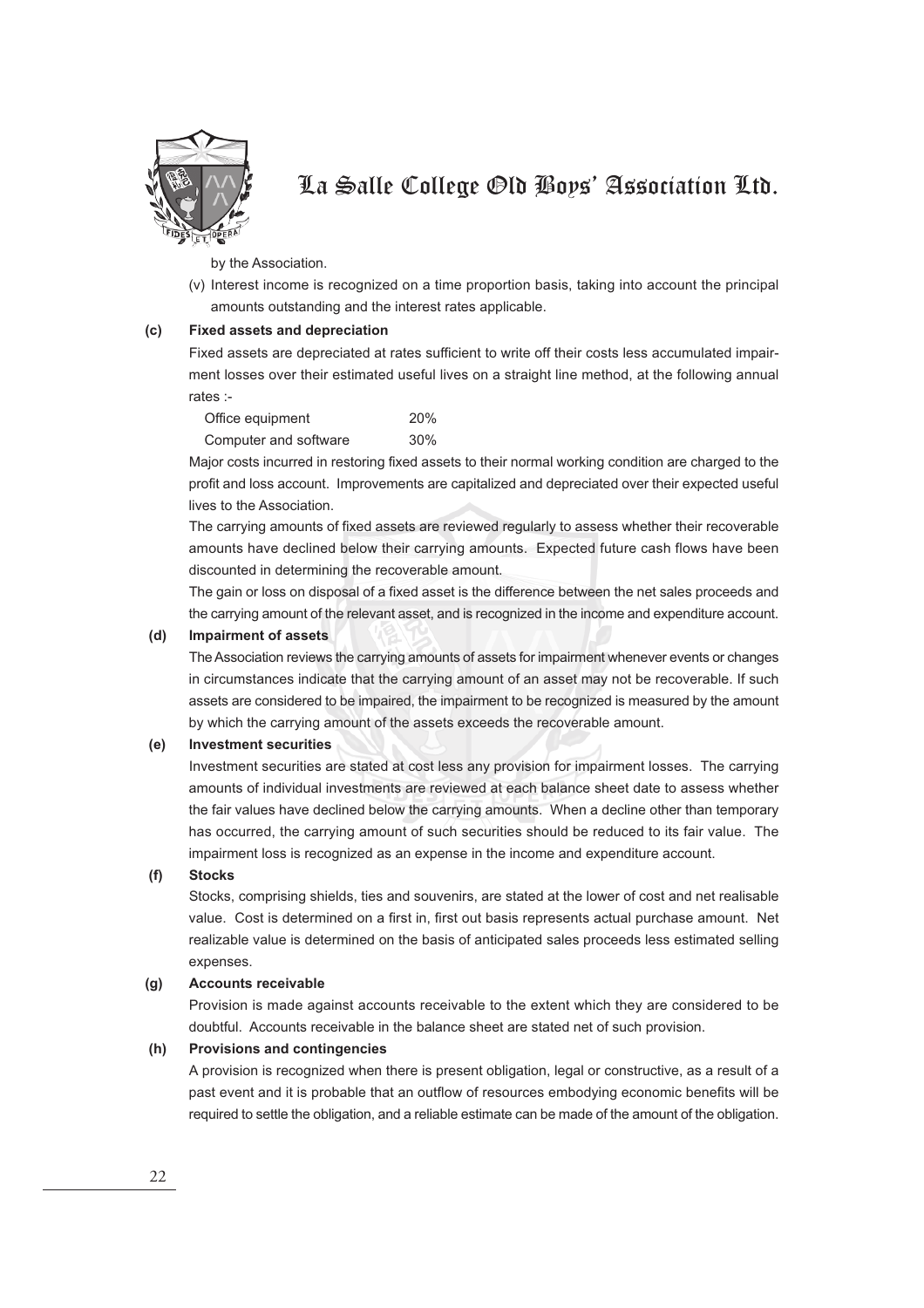

Provisions are reviewed regularly and adjusted to reflect the current best estimate. Contingent liabilities are not recognized in the accounts. They are disclosed unless the possibility of an outflow of resources embodying economic benefits is remote. A contingent asset is not recognized in the accounts but disclosed when an inflow of economic benefits is probable.

#### **3 DIRECTORS' REMUNERATION**

None of the directors received any emoluments in respect of their services rendered to the Association during the year. (2004 : nil)

#### **4 TAXATION**

The Association is exempt from Hong Kong profits tax by virtue of Section 24(1) of the Inland Revenue Ordinance.

### **5 PROFIT ON SALES OF SHIELDS, TIES AND SOUVENIRS**

|                     | 2005      | 2004      |
|---------------------|-----------|-----------|
|                     | HK\$      | HK\$      |
| <b>Sales</b>        | 75,257    | 35,187    |
| Less: Cost of sales | (46, 339) | (22, 469) |
|                     | 28,918    | 12,718    |

#### **6 SURPLUS / (DEFICIT) FROM VARIOUS FUNCTIONS, NET**

|                                  |               | 2005               |           |         | 2004        |           |
|----------------------------------|---------------|--------------------|-----------|---------|-------------|-----------|
|                                  |               |                    | Surplus / |         |             | Surplus / |
|                                  | <b>Income</b> | <b>Expenditure</b> | (Deficit) | Income  | Expenditure | (Deficit) |
|                                  | HK\$          | HK\$               | HK\$      | HK\$    | HK\$        | HK\$      |
| Heritage                         | 17,100        | 19,367             | (2, 267)  |         | 2,260       | (2,260)   |
| 7-a-side & soccer leagues        | 333,000       | 276,219            | 56,781    | 211,000 | 133,320     | 77,680    |
| AGM & dinner                     | 9,000         | 12,560             | (3, 560)  | 6,600   | 24,737      | (18, 137) |
| <b>Basketball leagues</b>        | 40,368        | 26,678             | 13,690    | 36,834  | 34,884      | 1,950     |
| Christmas ball                   | 444,504       | 310,833            | 133,671   | 289,074 | 251,517     | 37,557    |
| Golf tournaments                 | 52,189        | 44,817             | 7,372     | 78,440  | 69,816      | 8,624     |
| <b>Elderly Entertainment Day</b> | 5,000         | 5,413              | (413)     | 2,000   | 6,786       | (4,786)   |
| Spring dinner                    | 117,928       | 108,829            | 9,099     | 106,880 | 103,774     | 3,106     |
| Soccer - CBC                     | 11,902        | 11,834             | 68        | 28,960  | 27,560      | 1,400     |
| Community service project        |               |                    |           |         |             |           |
| - TWGHS                          |               |                    |           | 8,035   | 7,202       | 833       |
| <b>Tennis Social Doubles</b>     | 3,100         | 2,696              | 404       | 4,150   | 3,120       | 1,030     |
| Healthcare network gathering     |               |                    |           | 8,320   | 8,160       | 160       |
| PND - Professional network       |               |                    |           |         |             |           |
| development                      | 10,120        | 8,443              | 1,677     |         |             |           |
|                                  | 1,044,211     | 827,689            | 216,522   | 780,293 | 673,136     | 107,157   |